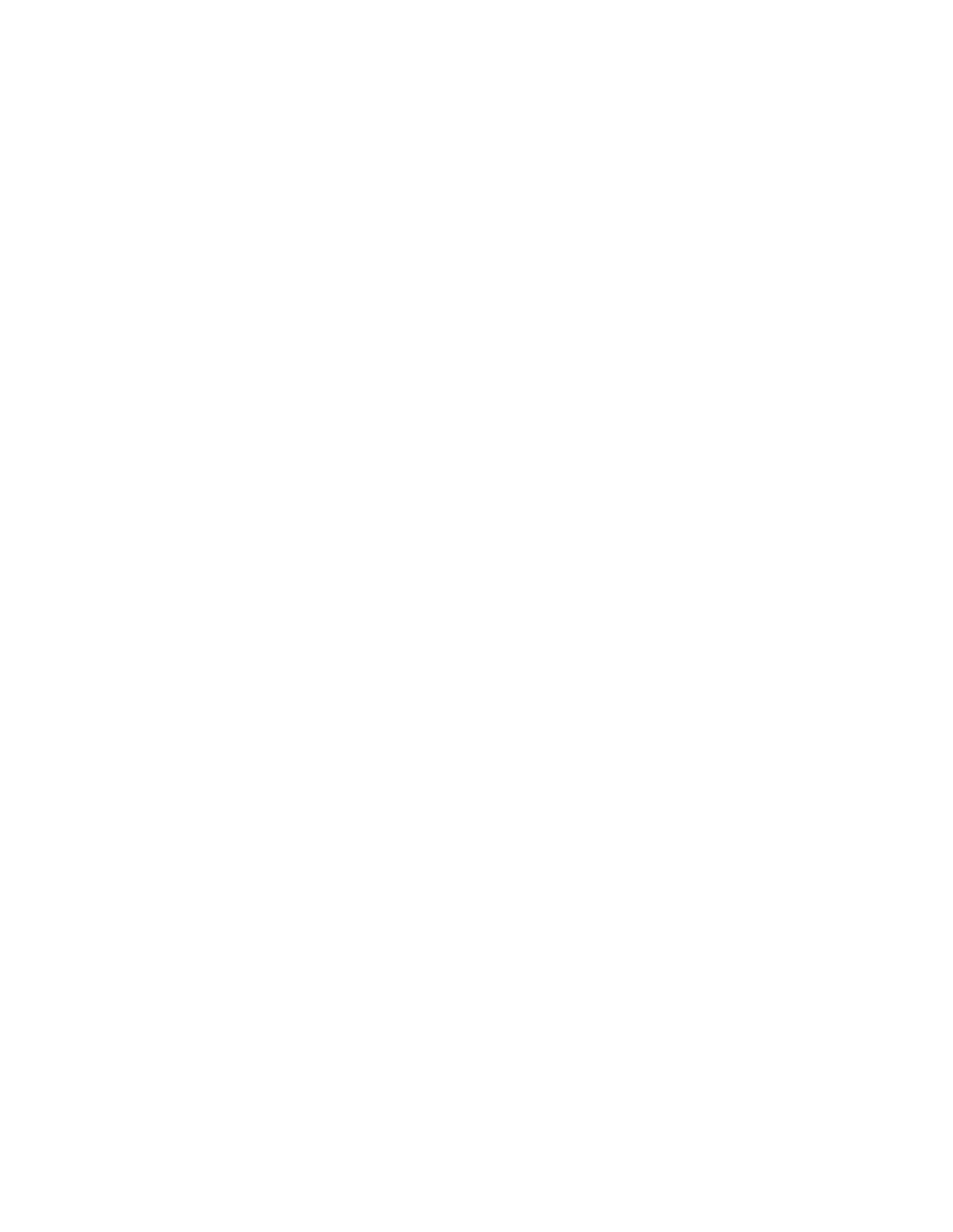# **CONTENTS**

|   | <b>GLOSSARY</b> | 5                                                                                                               |
|---|-----------------|-----------------------------------------------------------------------------------------------------------------|
| 1 |                 | 7<br><b>USING THE AUCKLAND THESIS CLASS</b>                                                                     |
|   | 1               | 7                                                                                                               |
|   | $\overline{2}$  | $\overline{7}$                                                                                                  |
|   | 3               | 8                                                                                                               |
|   | $\overline{4}$  | 8                                                                                                               |
|   | 5               | 9                                                                                                               |
|   | 6               | 10                                                                                                              |
|   | 7               | 10                                                                                                              |
|   | 8               | 10                                                                                                              |
|   | 9               | 12                                                                                                              |
|   | 10              | 12                                                                                                              |
|   |                 | 12                                                                                                              |
|   |                 | 13                                                                                                              |
| 2 |                 | <b>BEGINNING LATEX</b><br>15                                                                                    |
|   | $\mathbf{1}$    | 15<br>How to learn LaTeX $\dots \dots \dots \dots \dots \dots \dots \dots \dots \dots \dots \dots \dots$        |
|   | $\overline{2}$  | 15<br>Getting help                                                                                              |
|   |                 | 15                                                                                                              |
|   |                 | 16                                                                                                              |
|   |                 | 16<br>$Documentation \dots \dots \dots \dots \dots \dots \dots \dots \dots \dots \dots \dots \dots \dots \dots$ |
|   |                 | 16                                                                                                              |
|   | 3               | 16                                                                                                              |
|   | $\overline{4}$  | 16                                                                                                              |
|   | 5               | 17                                                                                                              |
|   |                 | 17                                                                                                              |
|   |                 | 18                                                                                                              |
|   |                 | 18                                                                                                              |
| 3 |                 | WRITING YOUR THESIS IN LATEX<br>19                                                                              |
|   | $\mathbf{1}$    | 19                                                                                                              |
|   | $\overline{2}$  | 19                                                                                                              |
|   | 3               | 20<br>More languages                                                                                            |
|   | 4               | 20                                                                                                              |
|   | 5               | 23                                                                                                              |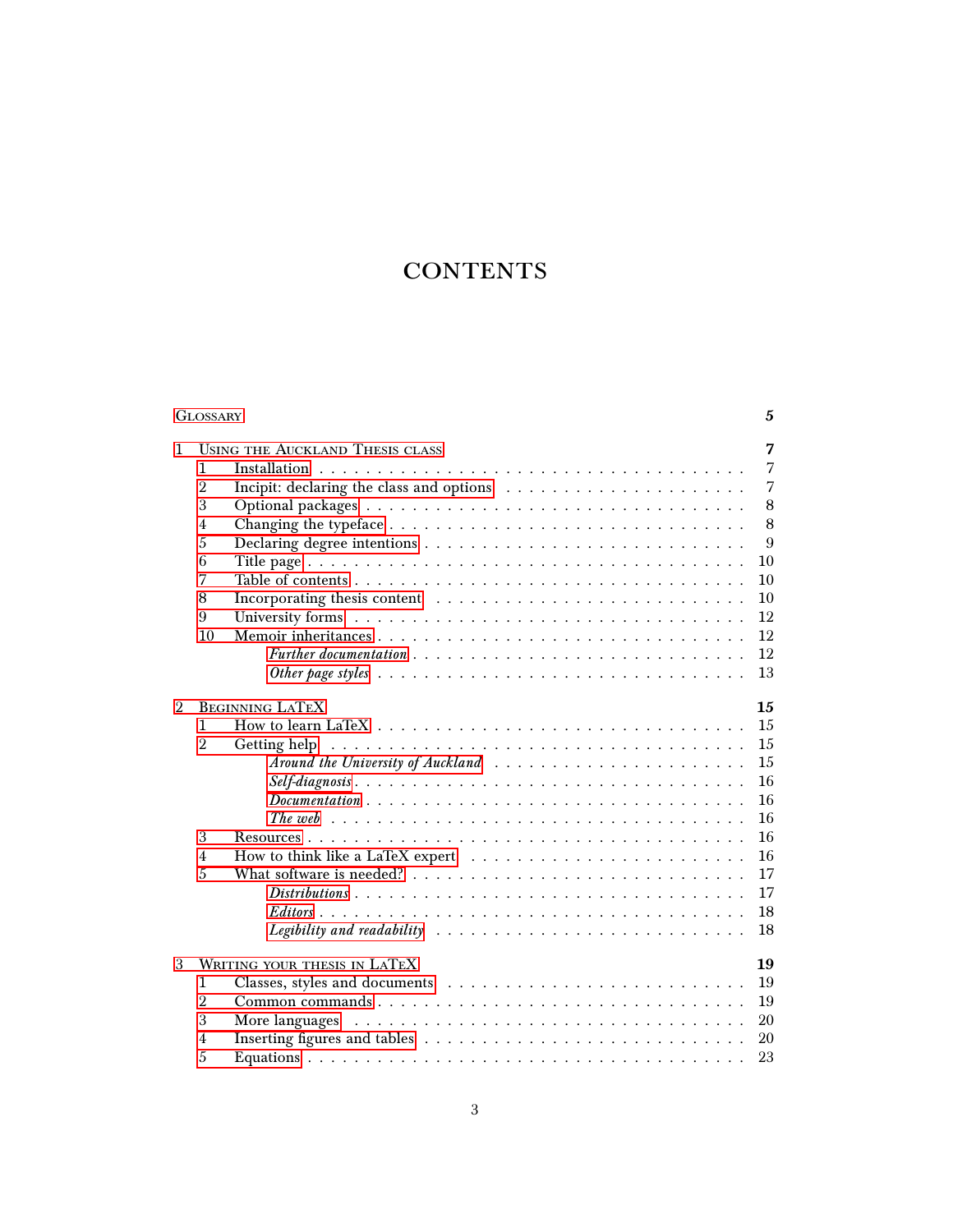| 7<br>26<br>26<br>8<br>9<br>26<br>26<br>Why are books paginated in roman numerals, then in arabic numerals? $\dots$ .<br>27<br>27<br>27<br>28<br>Why not print all the way to the edges? $\ldots \ldots \ldots \ldots \ldots \ldots \ldots$<br>28<br>Lead and leading $\ldots \ldots \ldots \ldots \ldots \ldots \ldots \ldots \ldots \ldots \ldots$<br>29<br><b>BIBLIOGRAPHIES WITH BIBLATEX</b><br>31<br>$\overline{4}$<br>$\mathbf{1}$<br>31<br>31<br>32<br>$\overline{2}$<br>32<br>Citing other people's work $\dots \dots \dots \dots \dots \dots \dots \dots \dots \dots \dots$<br>32<br>32<br>33<br>3<br>34<br>34<br>$\overline{4}$<br>35<br>.5<br>SIMPLE BIBLIOGRAPHIES<br>37<br><b>SAMPLE REFERENCE LIST</b> | 6 | Verse and quotations $\ldots \ldots \ldots \ldots \ldots \ldots \ldots \ldots \ldots \ldots$ | 25 |
|----------------------------------------------------------------------------------------------------------------------------------------------------------------------------------------------------------------------------------------------------------------------------------------------------------------------------------------------------------------------------------------------------------------------------------------------------------------------------------------------------------------------------------------------------------------------------------------------------------------------------------------------------------------------------------------------------------------------|---|----------------------------------------------------------------------------------------------|----|
|                                                                                                                                                                                                                                                                                                                                                                                                                                                                                                                                                                                                                                                                                                                      |   |                                                                                              |    |
|                                                                                                                                                                                                                                                                                                                                                                                                                                                                                                                                                                                                                                                                                                                      |   |                                                                                              |    |
|                                                                                                                                                                                                                                                                                                                                                                                                                                                                                                                                                                                                                                                                                                                      |   |                                                                                              |    |
|                                                                                                                                                                                                                                                                                                                                                                                                                                                                                                                                                                                                                                                                                                                      |   |                                                                                              |    |
|                                                                                                                                                                                                                                                                                                                                                                                                                                                                                                                                                                                                                                                                                                                      |   |                                                                                              |    |
|                                                                                                                                                                                                                                                                                                                                                                                                                                                                                                                                                                                                                                                                                                                      |   |                                                                                              |    |
|                                                                                                                                                                                                                                                                                                                                                                                                                                                                                                                                                                                                                                                                                                                      |   |                                                                                              |    |
|                                                                                                                                                                                                                                                                                                                                                                                                                                                                                                                                                                                                                                                                                                                      |   |                                                                                              |    |
|                                                                                                                                                                                                                                                                                                                                                                                                                                                                                                                                                                                                                                                                                                                      |   |                                                                                              |    |
|                                                                                                                                                                                                                                                                                                                                                                                                                                                                                                                                                                                                                                                                                                                      |   |                                                                                              |    |
|                                                                                                                                                                                                                                                                                                                                                                                                                                                                                                                                                                                                                                                                                                                      |   |                                                                                              |    |
|                                                                                                                                                                                                                                                                                                                                                                                                                                                                                                                                                                                                                                                                                                                      |   |                                                                                              |    |
|                                                                                                                                                                                                                                                                                                                                                                                                                                                                                                                                                                                                                                                                                                                      |   |                                                                                              |    |
|                                                                                                                                                                                                                                                                                                                                                                                                                                                                                                                                                                                                                                                                                                                      |   |                                                                                              |    |
|                                                                                                                                                                                                                                                                                                                                                                                                                                                                                                                                                                                                                                                                                                                      |   |                                                                                              |    |
|                                                                                                                                                                                                                                                                                                                                                                                                                                                                                                                                                                                                                                                                                                                      |   |                                                                                              |    |
|                                                                                                                                                                                                                                                                                                                                                                                                                                                                                                                                                                                                                                                                                                                      |   |                                                                                              |    |
|                                                                                                                                                                                                                                                                                                                                                                                                                                                                                                                                                                                                                                                                                                                      |   |                                                                                              |    |
|                                                                                                                                                                                                                                                                                                                                                                                                                                                                                                                                                                                                                                                                                                                      |   |                                                                                              |    |
|                                                                                                                                                                                                                                                                                                                                                                                                                                                                                                                                                                                                                                                                                                                      |   |                                                                                              |    |
|                                                                                                                                                                                                                                                                                                                                                                                                                                                                                                                                                                                                                                                                                                                      |   |                                                                                              |    |
|                                                                                                                                                                                                                                                                                                                                                                                                                                                                                                                                                                                                                                                                                                                      |   |                                                                                              |    |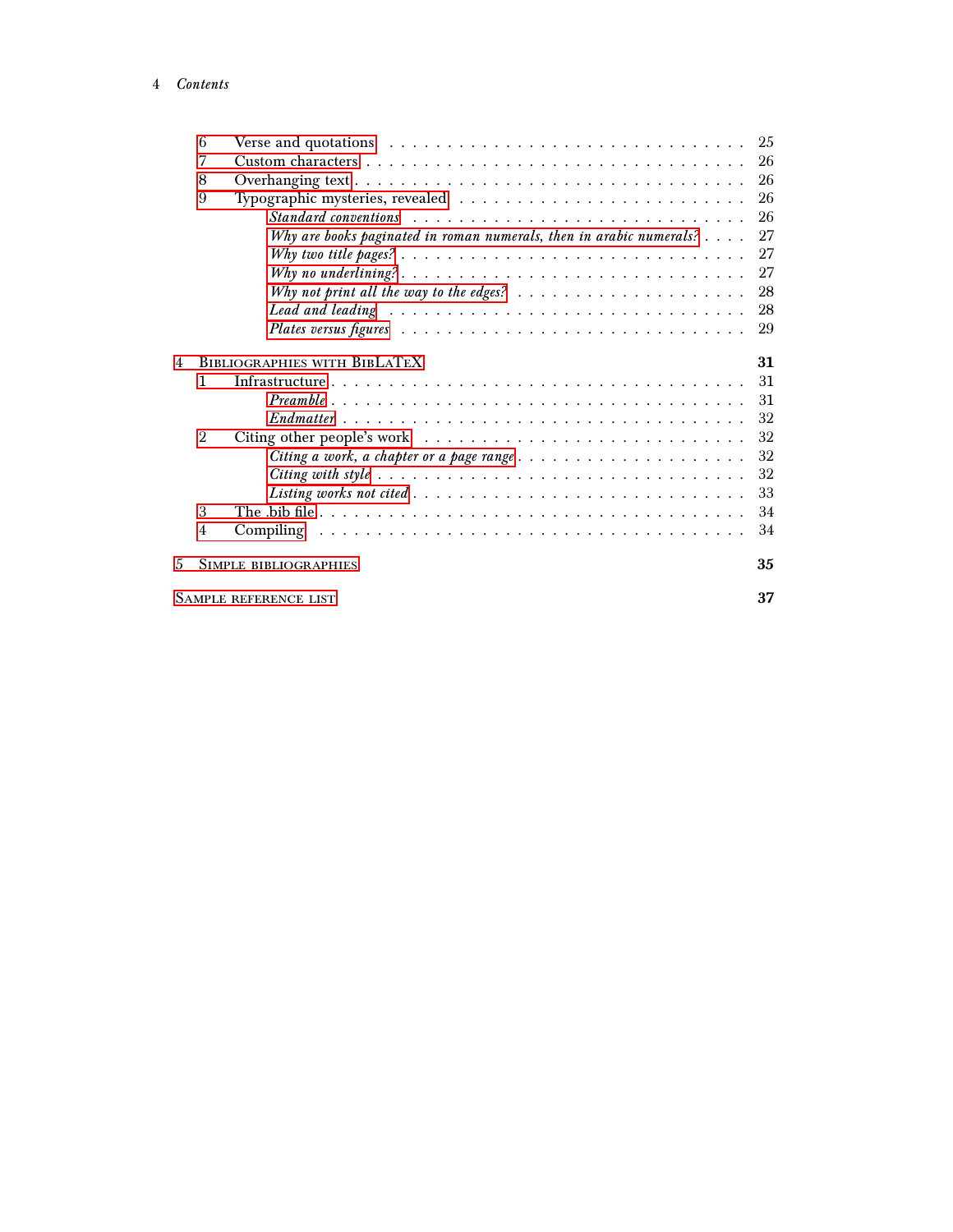# <span id="page-4-0"></span>**GLOSSARY**

| blackletter | A typeface category, derived from medieval European scripts as far back as                                                                                                                                                                                                                                                                                                                                                                                                            |
|-------------|---------------------------------------------------------------------------------------------------------------------------------------------------------------------------------------------------------------------------------------------------------------------------------------------------------------------------------------------------------------------------------------------------------------------------------------------------------------------------------------|
|             | the Carolingian period. Sometimes these are called 'Old English' but Old                                                                                                                                                                                                                                                                                                                                                                                                              |
|             | English was actually written in different scripts, long before blackletter was                                                                                                                                                                                                                                                                                                                                                                                                        |
|             | invented.                                                                                                                                                                                                                                                                                                                                                                                                                                                                             |
| cap.        | Abbreviation for 'chapter', from Latin 'caput'.                                                                                                                                                                                                                                                                                                                                                                                                                                       |
| doctor      | The highest degree conferred by British Commonwealth universities. 'Doctor'<br>is the Latin word for 'teacher', so named because the original doctorates<br>(established in 1213) were formal licenses to teach in a university. These were<br>conferred in professional disciplines — medicine, law, theology. The modern<br>research PhD (or DPhil) degree originates in the reorganisation of higher<br>education in 19th-century Germany, spreading to the USA in 1861 and to the |
|             | UK in 1921.                                                                                                                                                                                                                                                                                                                                                                                                                                                                           |
| em          | A typographic unit of relative length, equal to the font size. Typographic<br>spacing is commonly measured in multiples, halves, thirds, quarters and fifths<br>of ems. For the font in use here, a 1-em square - called a 'quad' - is this                                                                                                                                                                                                                                           |
|             | big:                                                                                                                                                                                                                                                                                                                                                                                                                                                                                  |
| ex          | The width of the letter x, or something like that.                                                                                                                                                                                                                                                                                                                                                                                                                                    |
| font        | A specification of typeface family, typestyle, and inter-baseline spacing. For<br>example, "Times New Roman Italic 10/12" is at the 10-point size, with 2<br>points of interlinear spacing ("leading") added to achieve 12 points between<br>successive baselines.                                                                                                                                                                                                                    |
| font size   | Specified in points (q.v.), and equal to the height of the metal pieces used for<br>printing. Many typefaces do not fill the whole space available, many typefaces<br>have small x-heights (q.v.), and some even overhang the type edge, so font<br>size does not actually tell you the size of the text.                                                                                                                                                                             |
| gothic      | Most people say 'gothic' to mean the 'blackletter' typeface category, which<br>Renaissance people degraded by calling 'gothic', but palaeographers mean<br>the script of the Gothic language, and typographers mean sans-serif typefaces<br>built from clear geometric shapes from about 1900 onwards.                                                                                                                                                                                |
| italic      | A typeface category: based on the handwriting of Renaissance Italy.                                                                                                                                                                                                                                                                                                                                                                                                                   |
| point       | A typographic unit of absolute length, subject to multiple definitions. The<br>definition in LaTeX puts 72.27 points into one inch. The following lines are 8,<br>9, 10, 11, 12 pt high: IIIII                                                                                                                                                                                                                                                                                        |
|             |                                                                                                                                                                                                                                                                                                                                                                                                                                                                                       |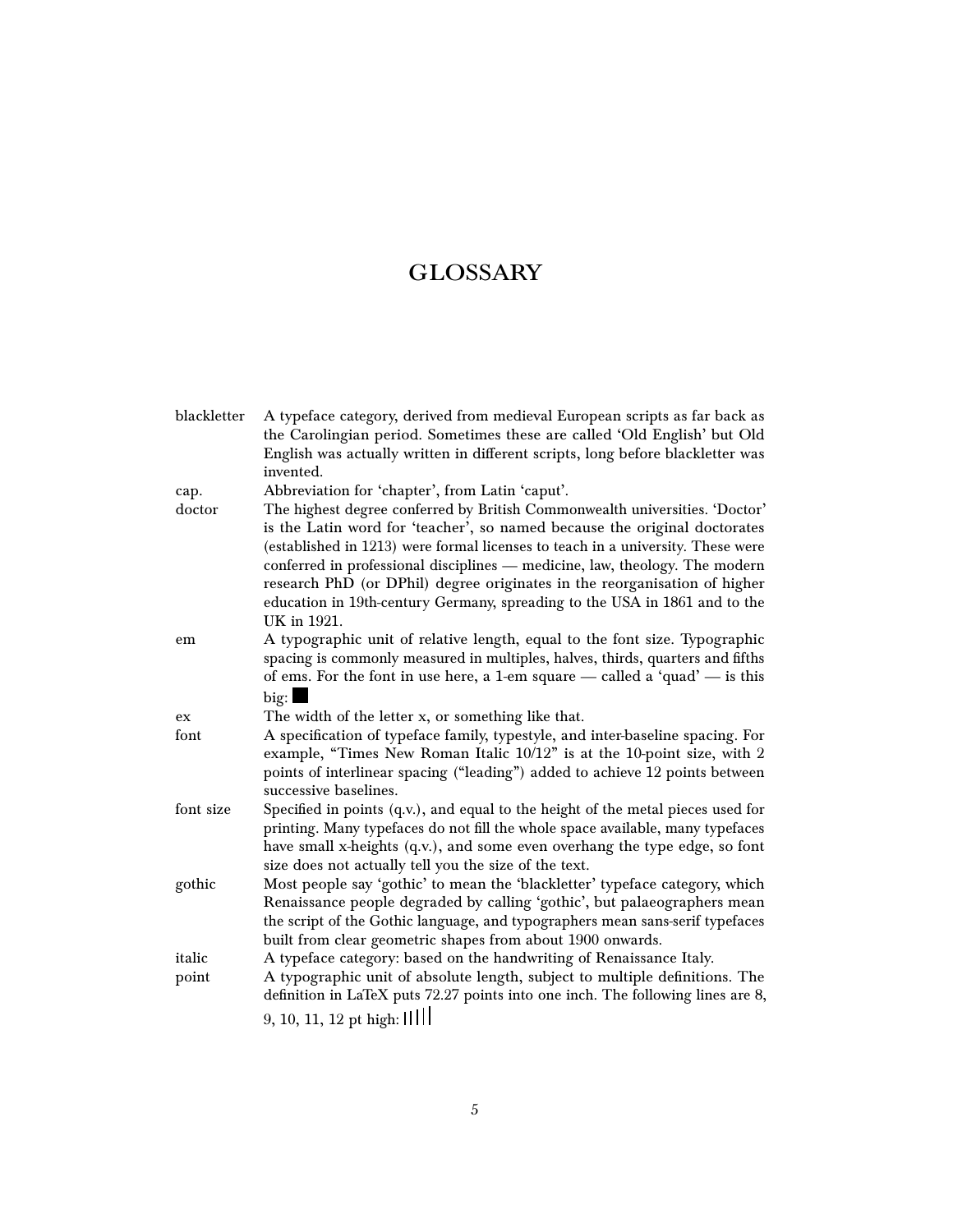#### 6 Contents

| Letters linked together. Spacing is difficult with certain letter pairs. For           |
|----------------------------------------------------------------------------------------|
| example, because f overhangs to the right in many typefaces, it leaves a               |
| distracting gap (which some word processors deal with by making it overlap             |
| clumsily with the next character $-$ look closely at the fi pair). Ligatures           |
| merge pairs of characters into a single glyph to allow a smooth transition.            |
| The most common ligatures are for ff, fi, fl. You might also find a few others         |
| in some fonts, e.g. for cl, ffi, ffl, st.                                              |
| Abbreviation for 'point' (q.v.)                                                        |
| A typeface category: based on the carved lettering of ancient Rome. The                |
| archetype is on Trajan's column.                                                       |
| A typographic line. Its thickness is called <i>weight</i> and is typically measured in |
| points.                                                                                |
| An argument for or against an hypothesis. Metaphorically, a dissertation for           |
| degree examination. It is debatable whether a dissertation must include a              |
| thesis; thus theses may well be ironic.                                                |
| A unit of length: the height of the letter x in a font.                                |
|                                                                                        |

Table 0.2: Typographic lengths. The points are absolute, but the ex and em are relative to the font. LaTeX also takes lengths in millimetres, centimetres, inches, picas, didôts, ciceros.

|       |                                                             | height |  |                     |  |  |  |
|-------|-------------------------------------------------------------|--------|--|---------------------|--|--|--|
|       |                                                             |        |  | 1 pt 6 pt 1 ex 1 em |  |  |  |
|       | 1 pt                                                        | ٠      |  |                     |  |  |  |
|       | $\begin{array}{c} 6 \text{ pt} \\ 1 \text{ ex} \end{array}$ |        |  |                     |  |  |  |
| width |                                                             |        |  |                     |  |  |  |
|       | 1 em                                                        |        |  |                     |  |  |  |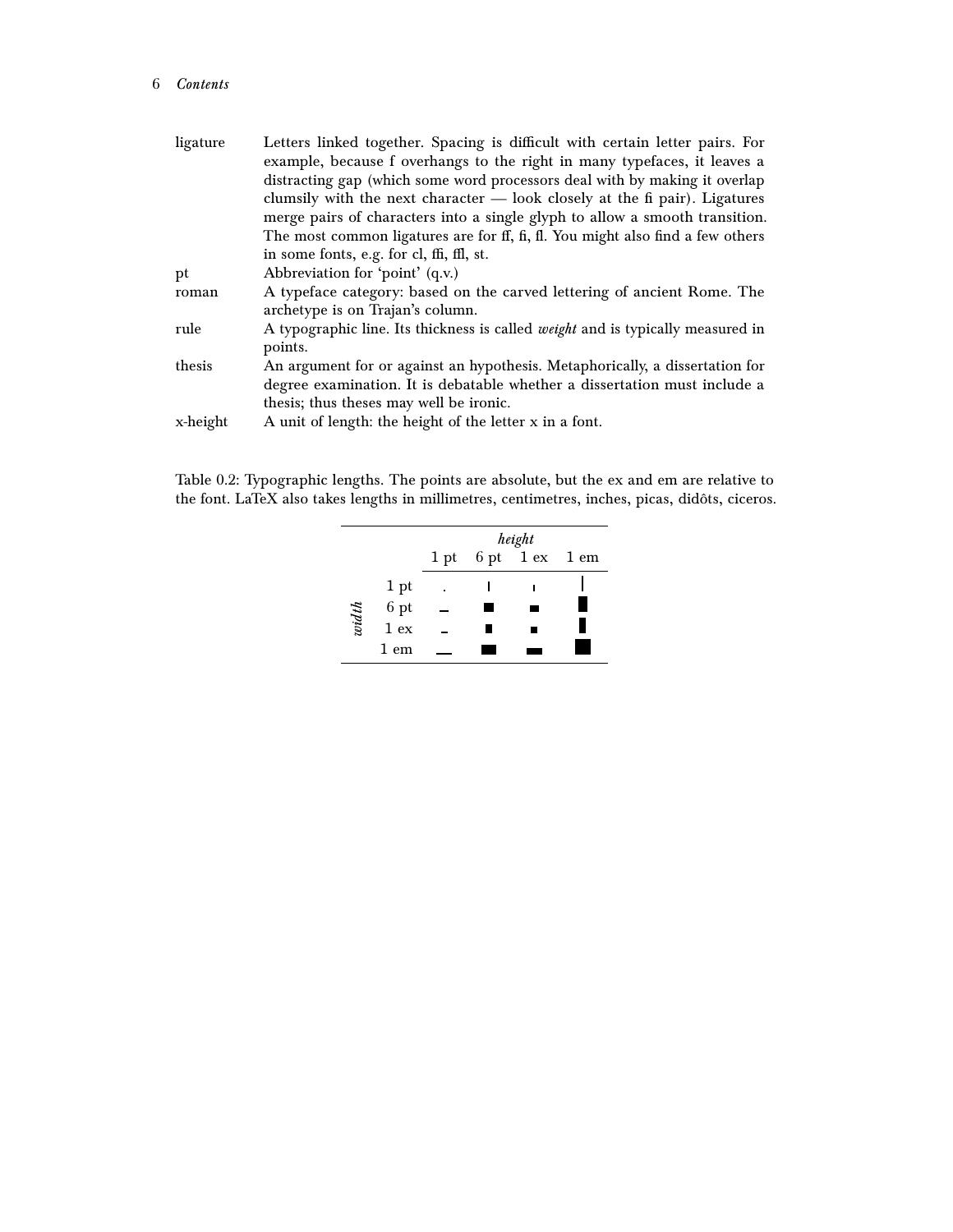$-$  CHAPTER I $-$ 

# <span id="page-6-0"></span>using the Auckland Thesis class

The aucklandthesis LaTeX class provides a simple, widely applicable infrastructure for typesetting University of Auckland theses. It meets the requirements in the [School of Graduate](https://www.auckland.ac.nz/en/for/current-students/cs-current-pg/cs-current-pg-policies/cs-pg-doctoral-policies-guidelines/cs-pg-doc-theses-dissertations.html) [Studies style guide, 2016.](https://www.auckland.ac.nz/en/for/current-students/cs-current-pg/cs-current-pg-policies/cs-pg-doctoral-policies-guidelines/cs-pg-doc-theses-dissertations.html)

The class (and this user guide) were written by Alistair Kwan in [CLeaR, the Centre for](https://www.clear.auckland.ac.nz/) [Learning & Research in Higher Education.](https://www.clear.auckland.ac.nz/) Dr Kwan has a multidisciplinary background so has endeavoured to design the class to accommodate multiple needs alike. Please do check that, as University regulations progress, the output generated by this class meets your needs. Updated class files may be issued from time to time.

You are encouraged to further adapt the class, or take it as an inspiration to write one of your own. There is one proviso: fiddling with formatting won't make your thesis go any faster.

### <span id="page-6-1"></span>1 Installation

If you can find your way around your hard drive, install the file, aucklandthesis.cls in a new folder called, texmf/tex/latex/aucklandthesis. You'll need to find the existing texmf directory branch first. On a Mac or Linux, this is likely to be ∼/texmf. On Windows, somewhere in your user account directory. Running kpsewhich -var-value=TEXMFHOME at the command line is one way to find it.

If that doesn't make sense or if you need to carry the file around (e.g. if you're compiling on multiple computers), put aucklandthesis.cls somewhere more convenient, e.g. into the same folder as your thesis text.

The file template.tex is a starter that you can use to avoid setting up so much yourself. There is more information later in this guide about .cls, .sty and .tex files.

#### <span id="page-6-2"></span>2 Incipit: declaring the class and options

Every thesis written using this class begins as follows:

\documentclass[11pt]{aucklandthesis}

The 11pt can be changed to 10pt or 12pt for smaller or larger text, as needed. This parameter specifies the size of the body text; all other text — headings, footnotes, etc. will be scaled to match. Several further options can also be specified in the square brackets: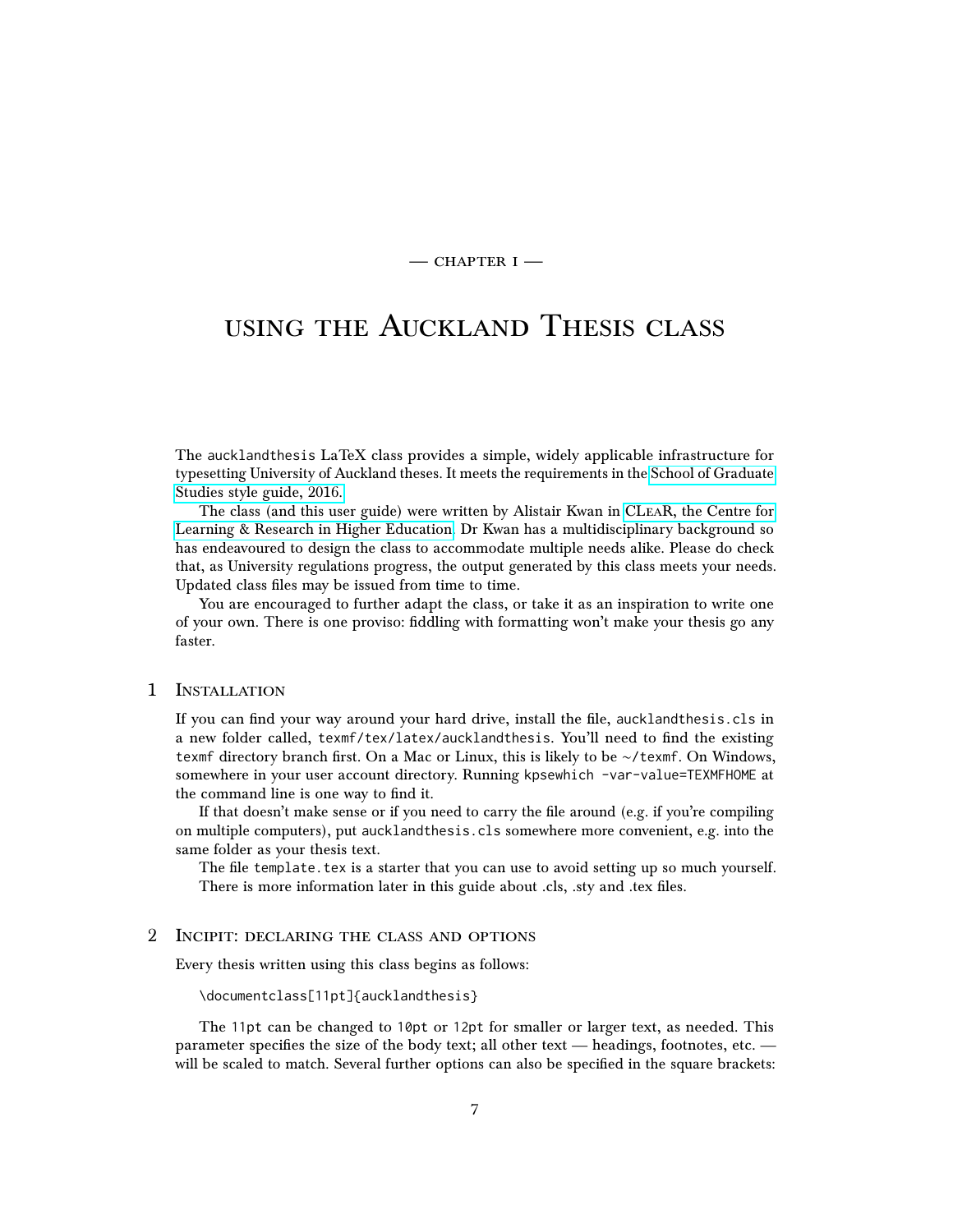#### 8 Using the Auckland Thesis class

| examcopy    | Adds examination confidentiality paragraph to the title page.        |
|-------------|----------------------------------------------------------------------|
| partial     | For theses that <i>partially</i> fulfil degree requirements.         |
| doublespace | Wider line spacing.                                                  |
| singlespace | Narrower line spacing (not acceptable for submission, but may be     |
|             | useful for drafts).                                                  |
| oneside     | Single-sided printing. The default is double-sided.                  |
| draft       | Adds a datestamp to the page footer, substitutes place-holder boxes  |
|             | for external graphics, marks overflowing lines with a black block in |
|             | the margin.                                                          |
|             |                                                                      |

#### <span id="page-7-0"></span>3 Optional packages

Because the class has to cater for such a wide range of disciplinary needs, it in fact does very little. Many students will need to add LaTeX packages appropriate to their work, for example:

- \usepackage[utf8]{inputenc} Allows you to work with files typed directly in Unicode characters. In other words, you can type accented Latin characters (needed in most European languages) instead of encoding them as compounds of accent plus letter, and Greek characters.
	- You can alternatively encode as compounds if you prefer (see Table [3.1,](#page-20-0) though you may need to \usepackage[T1]{fontenc} to make these work with certain fonts.

Cyrillic, Asian and other scripts usually require further packages and typefaces, such as the CJK and XeCJK packages for Chinese, Japanese and Korean text.

\usepackage{graphicx} allows you to insert graphics files. These could be scanned photographs, charts from Excel or MatLab, diagrams from Illustrator. The preferred formats are png, jpg and pdf.

\usepackage{appendix} allows you to add appendices with their own numbering sequence.

\usepackage{booktabs} provides good rules for tables.

\usepackage{microtype} improves justification.

\usepackage{tikz} for drawing diagrams. TikZ has various extensions for drawing electrical circuitry, tree diagrams, organic chemistry, . . . .

\usepackage{tipa} for the International Phonetic Alphabet.

#### <span id="page-7-1"></span>4 Changing the typeface

The default typeface in LaTeX is well known in mathematical disciplines, but a bit unusual elsewhere. Table [1.1](#page-8-1) lists some packages available for switching to other typefaces. Note that LaTeX typically runs with four typefaces at a time — serif, sans-serif, mathematics, and typewriter. Some packages set just one of these; some set more. Some advanced users combine elements from multiple typefaces, e.g. a particular run of Greek letters for mathematical use, if italic  $v$  and Greek  $v$  look too similar, or a cobbling-together of many glyphs from multiple typefaces to transcribe idiosyncratic manuscripts.

In general, typefaces are very difficult to install in LaTeX, but a recent variant, called XeLaTeX, makes typeface selection much easier. With XeLaTeX and files saved using the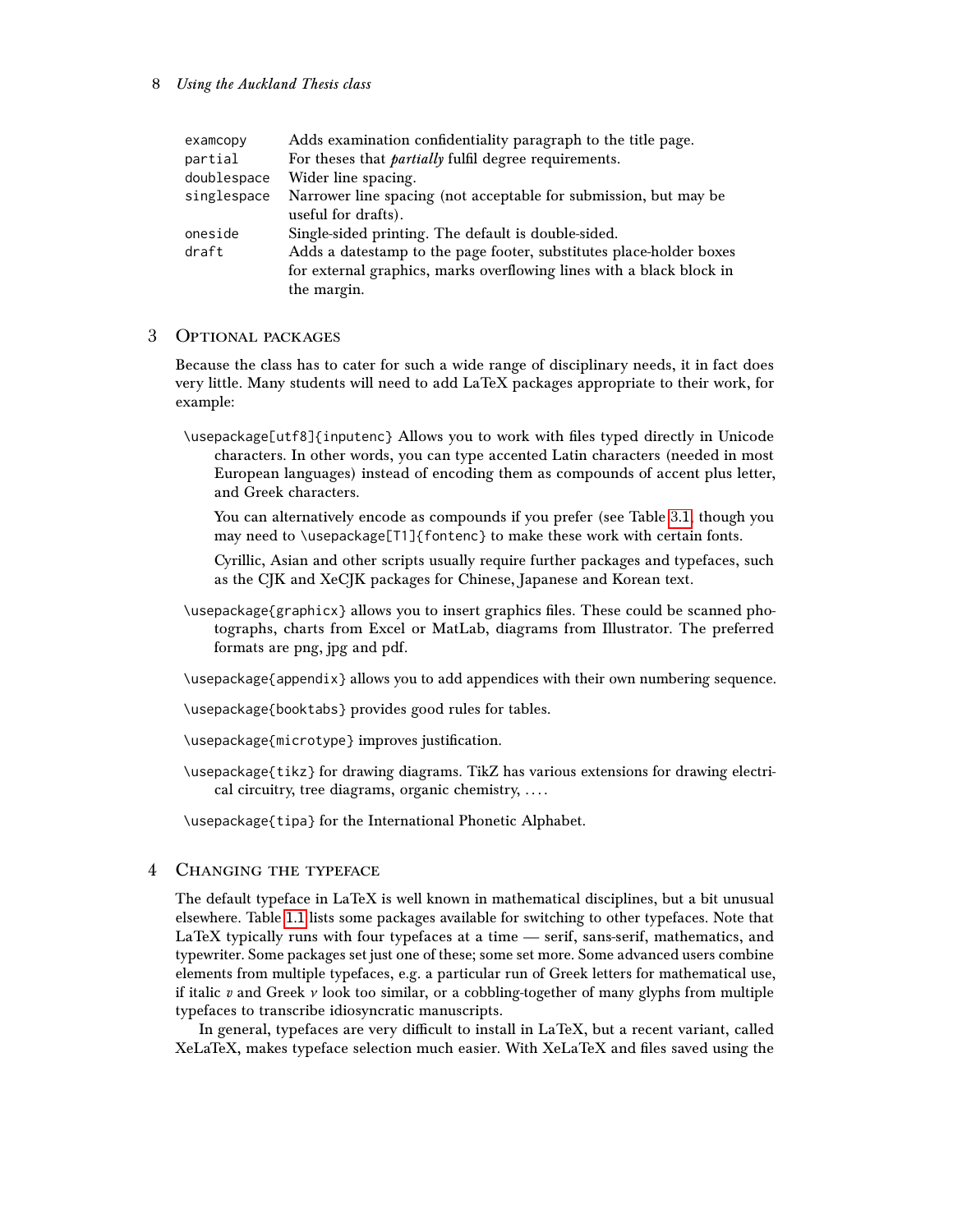| Package                             | Typeface                                   |  |  |  |  |  |
|-------------------------------------|--------------------------------------------|--|--|--|--|--|
| <b>Serif</b>                        |                                            |  |  |  |  |  |
| \usepackage{BaskervaldX}            | Baskervald, like Baskerville.              |  |  |  |  |  |
| \usepackage{fourier}                | Fourier, including mathematics.            |  |  |  |  |  |
| \usepackage{gentium}                | Gentium, strong multilingual.              |  |  |  |  |  |
| \usepackage{libertine}              | Libertine, strong multilingual,            |  |  |  |  |  |
|                                     | with serif Biolinum.                       |  |  |  |  |  |
| \usepackage{mathpazo}               | Palatino, including mathematics.           |  |  |  |  |  |
| \usepackage{mathptmx}               | Times New Roman, including<br>mathematics. |  |  |  |  |  |
| Sans-serif                          |                                            |  |  |  |  |  |
| \usepackage{AlegreyaSans}           | Alegreya.                                  |  |  |  |  |  |
| \usepackage{avant}                  | URW Gothic, like Avant Garde.              |  |  |  |  |  |
| \usepackage[scaled]{helvet}         | Nimbus, like Helvetica.                    |  |  |  |  |  |
| \usepackage{PTSansNarrow}           | PT Sans Narrow.                            |  |  |  |  |  |
| <b>Mathematics</b>                  |                                            |  |  |  |  |  |
| \usepackage{eulervm}                | Euler.                                     |  |  |  |  |  |
| \usepackage[baskervaldx]{newtxmath} | Baskervald, a Baskerville variant.         |  |  |  |  |  |
| \usepackage[libertine]{newtxmath}   | Libertine.                                 |  |  |  |  |  |
| \usepackage[utopia]{newtxmath}      | Utopia.                                    |  |  |  |  |  |
| Typewriter                          |                                            |  |  |  |  |  |
| \usepackage{AnonymousPro}           | Anonymous Pro.                             |  |  |  |  |  |
| \usepackage[scaled]{beramono}       | Bera Mono.                                 |  |  |  |  |  |
| \usepackage{inconsolata}            | Inconsolata.                               |  |  |  |  |  |
| \usepackage{sourcecodepro}          | Source Code Pro.                           |  |  |  |  |  |

<span id="page-8-1"></span>Table 1.1: Some typeface options that don't require LuaTeX or XeLaTeX.

Unicode system (menu options might read 'UTF-8' or 'UTF-16'), you can use nearly any font file on your computer, and type directly in multiple languages including Chinese, Japanese, Hebrew, Greek, Egyptian, Old English, Arabic. Māori macrons are no problem at all. Nor are Medieval European scripts, using the Junicode font, which was developed to work with XeLaTeX. Junicode also covers Sanskrit, the IPA, and a generous handful of fleurons.

XeLaTeX is still in a relatively early stage of development, however, so it has not been selected as the default compiler for the Auckland Thesis class. If you want to use it, you will have to select it yourself.

If you need only a few of the less common symbols, for example in a thesis on linguistics, electronics, astrology, music or alchemy, see the Comprehensive LaTeX Symbol List at <https://http://www.ctan.org/pkg/comprehensive>

# <span id="page-8-0"></span>5 Declaring degree intentions

\title{} The thesis title.

\author{} Your name, in its full legal format.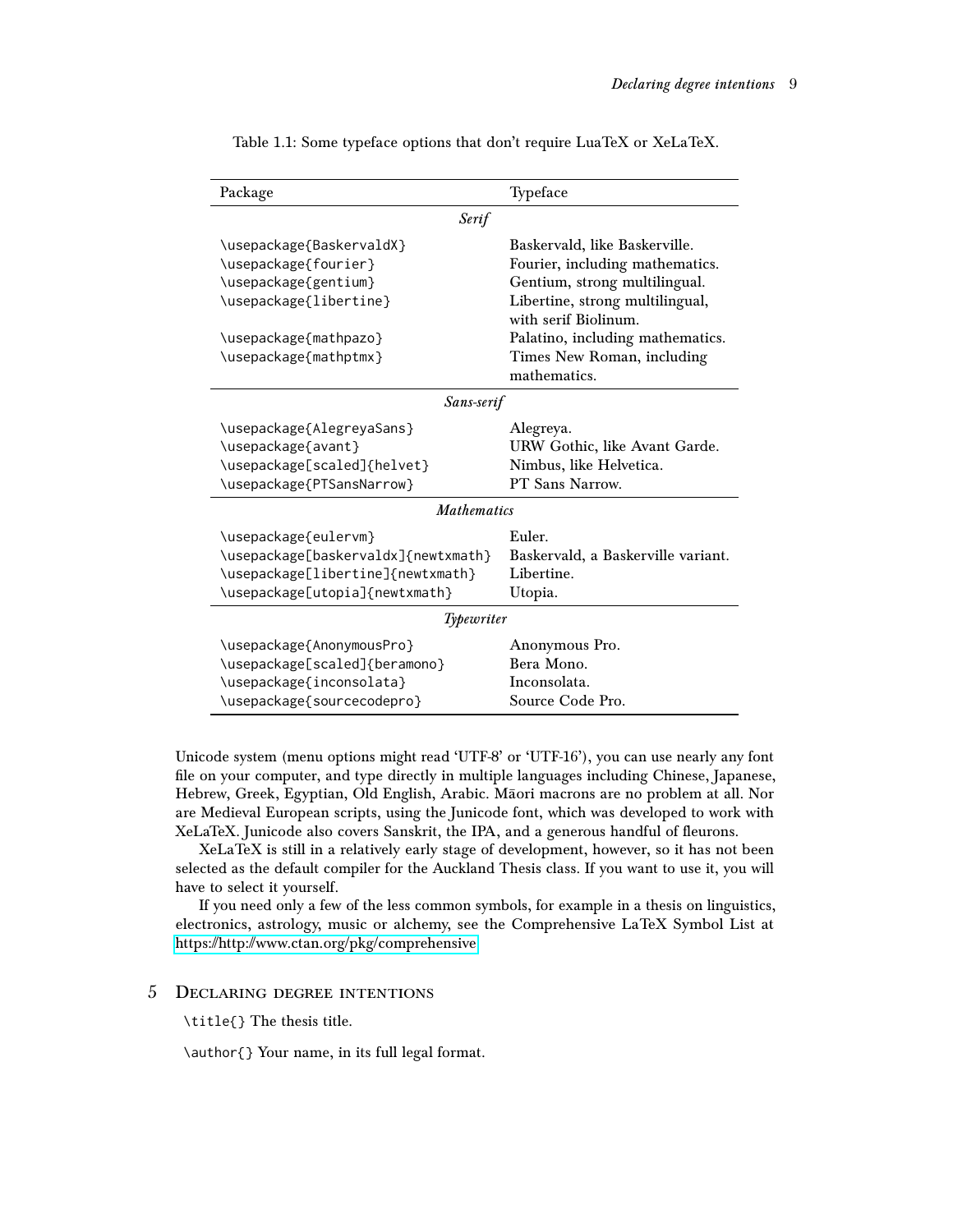Many students include postnominal degree abbreviations though, if your thesis passes, these will be outdated. There are strict abbreviation protocols — one from each of Oxford and Cambridge in widespread international use, another from the Association of Commonwealth Universities, plus Auckland's own system for internally produced documents, and more. Your thesis is a submission for examination, not a Universityproduced document, so choose for yourself which system to follow. Someone is sure to let you know if you pick the wrong one.

- \degreesought{} Most likely 'Doctor of Philosophy', 'Master of Arts', 'Master of Science' or 'Master of Professional Studies' written out in full, but this class accommodates also other doctors', masters' and bachelors' degrees with honours. It does not accommodate certificates or diplomas. Copy the degree name from the University Calendar.
- \degreediscipline{} The title page specifies the discipline (subject area), not the department (or institute or school). Copy the discipline name from the Calendar.
- \degreecompletionyear{} Enter here the year in which you complete all requirements for admission to the degree. (You may submit years before completing requirements, and your graduation year could be after completing requirements, presuming that you choose to graduate at all.)

# <span id="page-9-0"></span>6 Title page

The title page (see Figure [1.1\)](#page-10-0) is composed using the command, \maketitlepage.

# <span id="page-9-1"></span>7 Table of contents

The level of detail is set using the \settocdepth{} command.

chapter lists chapters only, section lists chapters and sections, subsection lists chapters, sections and subsections, and so on.

Lists of figures and tables are optional.

# <span id="page-9-2"></span>8 Incorporating thesis content

It is easier to manage your thesis if all of your lengthy content elements are saved in separate files: one for each of the abstract, each chapter, each appendix.

1. Abstract. Begin the file with the command, \chapter\*{Abstract} The asterisk prevents the heading from being numbered or entered into the table of contents. If you want it in the table of contents, do it like this:

```
\chapter*{Abstract}
\addcontentsline{toc}{chapter}{Abstract}
```
The argument toc in there stands for 'Table of Contents'. You can also add unnumbered entries at the section or subsection levels by switching out 'chapter'.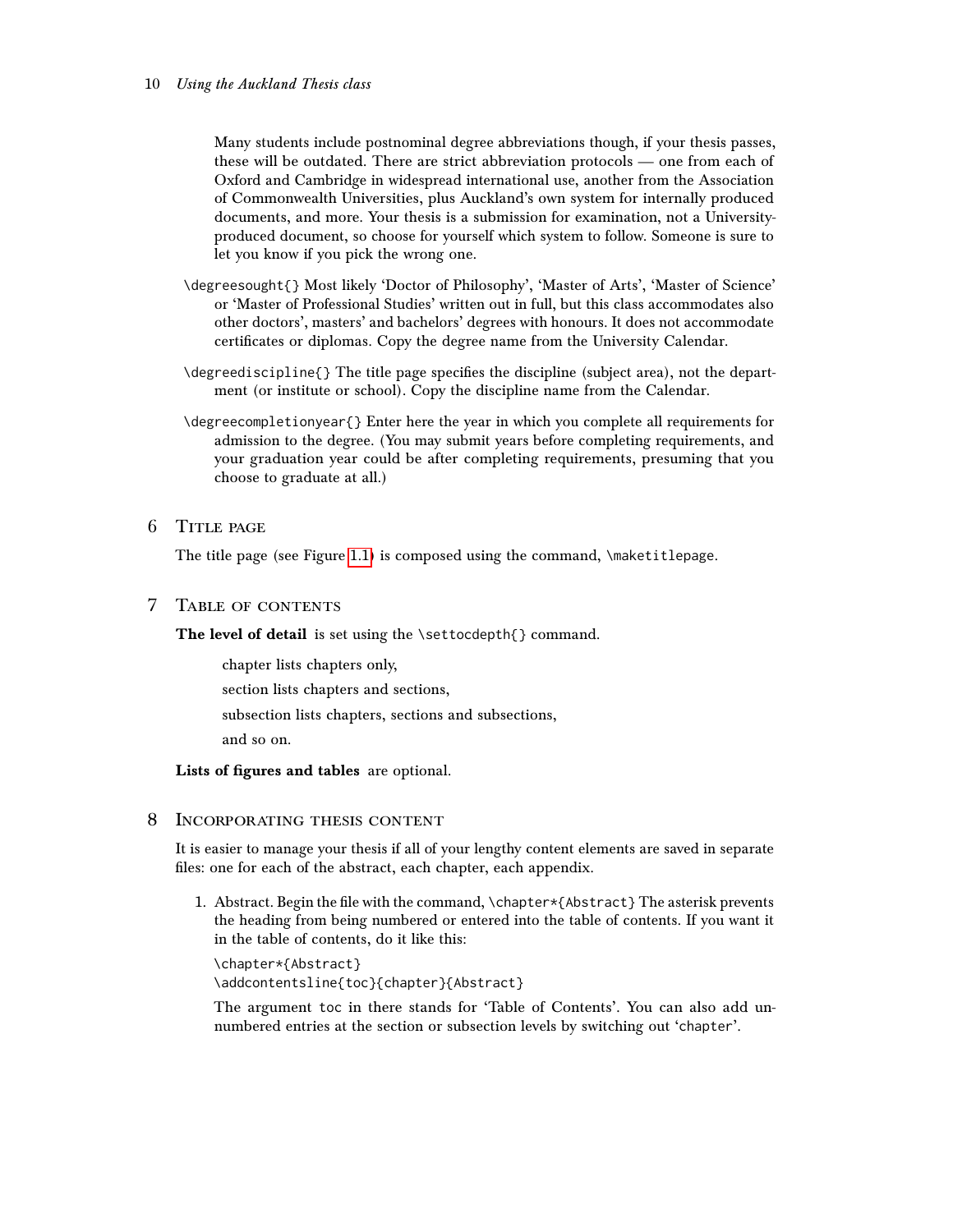| One fish, two fish<br>Red fish, blue fish                                                                                                                |
|----------------------------------------------------------------------------------------------------------------------------------------------------------|
| a piscine hermeneutics<br>by Seussian enumeration                                                                                                        |
|                                                                                                                                                          |
|                                                                                                                                                          |
| Ivana Paßnau-Plies                                                                                                                                       |
|                                                                                                                                                          |
|                                                                                                                                                          |
| A thesis submitted in fulfilment of the requirements for the degree of<br>Doctor of Letters in Hermeneutic Studies,<br>The University of Auckland, 2016. |
|                                                                                                                                                          |

<span id="page-10-0"></span>Figure 1.1: A title page.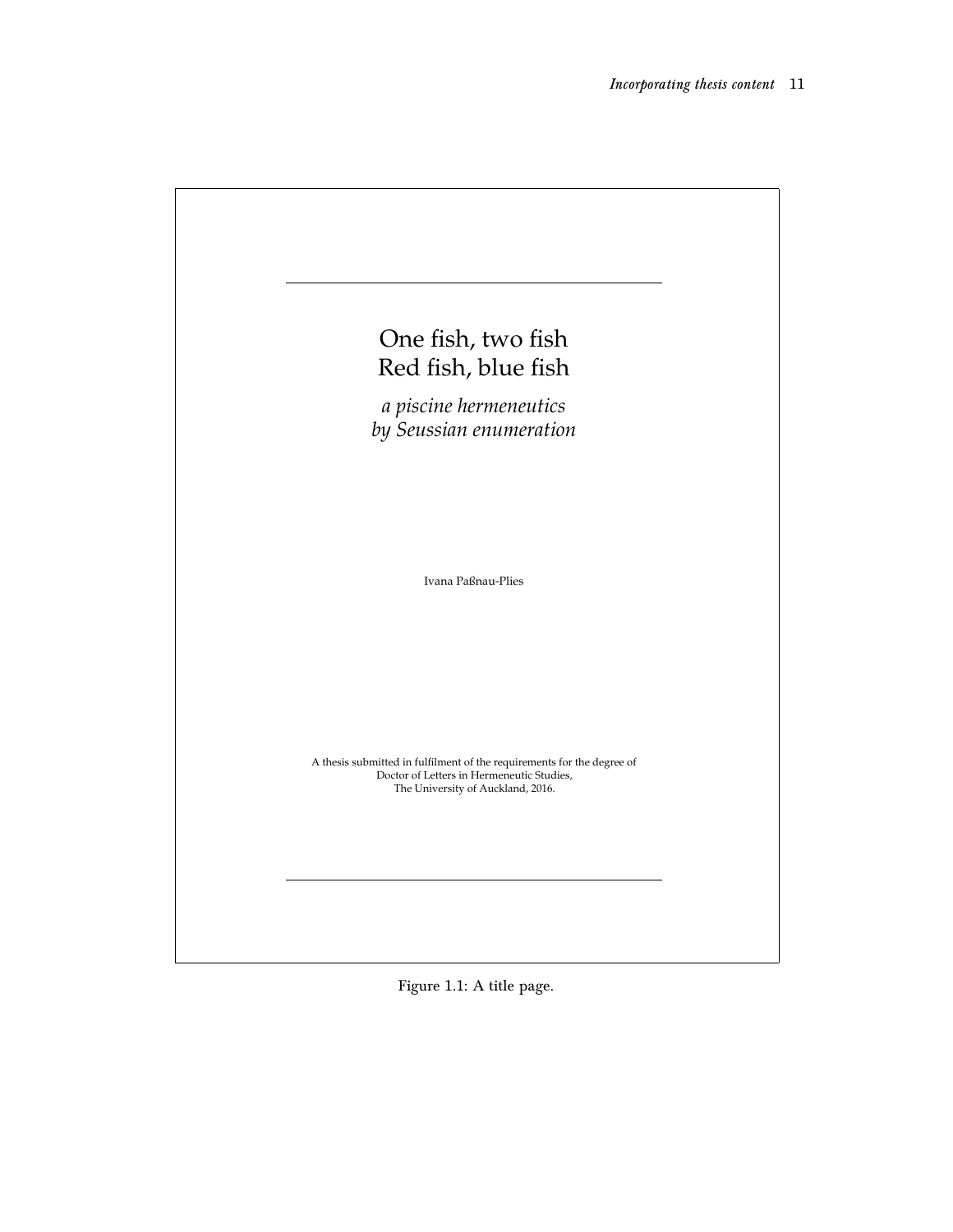#### 12 Using the Auckland Thesis class

- 2. Dedication. The dedication is usually very short, so there is a command for entering it directly into your master document rather than as an external file: \thesisdedication{}
- 3. Acknowledgements. Your supervisors are not listed on the title page on the understanding that they did not write your thesis for you, but you may mention them and their contribution here. You might also list librarians, archivists, laboratory technicians, other academics who supported you. Family members, pets and friends are often mentioned in acknowledgements, as are funding agencies.

This section may also be titled 'Preface' or 'Preface and acknowledgements'. A preface would describe your rationale and perhaps broader motivations for writing this work. The rationale is sometimes personal, sometimes intellectual, and often both. In some disciplines, the preface is the only part of the thesis or book in which you can be completely open about what you are really doing.

- 4. Glossary. Begin with \chapter\*{Glossary}.
- 5. Chapters. Each begins with the \chapter{} command. The headings automatically generate entries in the table of contents.

Save each chapter in its own file, and use the \input{} command (or \include{}) to incorporate them.

The chapter, section, subsection, etc. commands have up three parts:

\chapter[roc-title][header-title]{title}

If the actual *title* is long, optionally specify a shorter  $\textit{roc-title}$  for the table of contents and page headers. If you want yet a different entry in the headers, specify that with the header-title.

If you need to force a line break in a title, use the \newline command.

- 6. Appendices. The appendices are preceded by the command \appendix to get appendixstyle headings and numbering when you start each appendix with the \chapter{} command. You must also reset the page counter to 1 at this point.
- 7. Bibliography.

# <span id="page-11-0"></span>9 University forms

Further forms need to be obtained from the University for lodgement and to assert your copyright. This class does not provide those forms; ask at the School of Graduate Studies or look on the Doctoral Skills Program website hub.

# 10 Memoir inheritances

# <span id="page-11-2"></span><span id="page-11-1"></span>Further documentation

At some point, most of us want to implement further customisation. Some people want things that lead to clashes between classes and packages. If you are one of those people, it will help to know that this class is based on the Memoir class, which provides many commands not available in the standard book class. There is a long, detailed manual for the Memoir class, available from CTAN [\(http://www.ctan.org/pkg/memoir\)](http://www.ctan.org/pkg/memoir)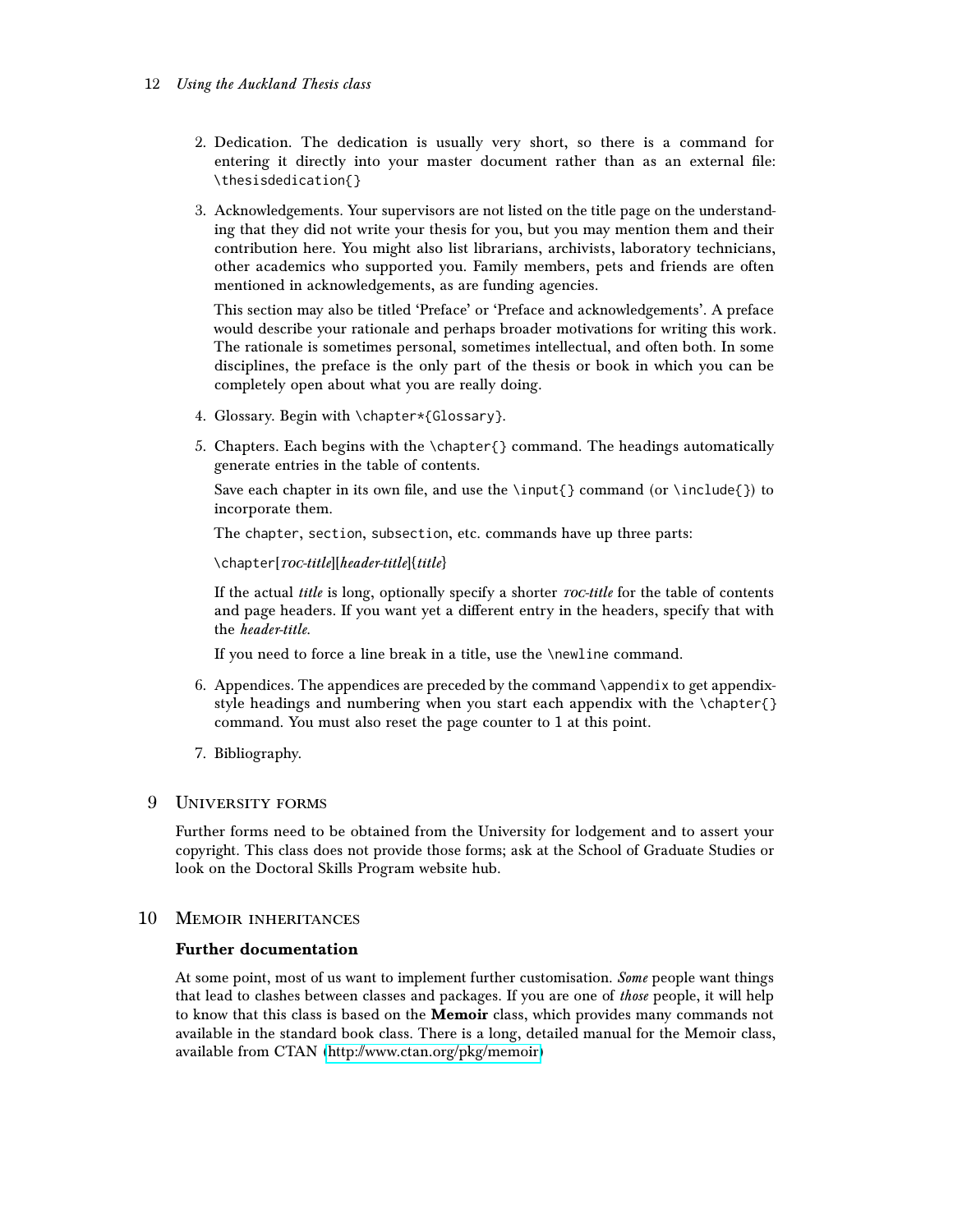#### <span id="page-12-0"></span>Other page styles

The Memoir class includes a range of page styles that can break the monotony of seeing the same document over and over, and that may protect the short months of your candidacy from diversions into formatting. Changing typeface and layout from time to time on your drafts can make editing and proofreading more reliable.

If you need a break from the default layout, try these (more are listed in the Memoir manual):

- \chapterstyle{companion}
- \chapterstyle{bianchi}
- \chapterstyle{brotherton}
- \chapterstyle{chappell}
- \chapterstyle{dash}
- \chapterstyle{dowding}
- \chapterstyle{madsen}
- \chapterstyle{thatcher}
- \chapterstyle{veelo}
- \chapterstyle{verville}

For the style used in this user guide, \chapterstyle{Forder}. The Forder style, named after one of Auckland's first professors, numbers chapters and sections, but not smaller divisions. There's also another, named after Forder's colleague, Sewell.<sup>[1](#page-12-1)</sup>

<span id="page-12-1"></span><sup>1</sup>Future versions of this class may include refinements to the Forder and Sewell styles, and new styles. If you happen to write a style of your own (e.g. if you finish your thesis with a month to spare, or if you're waiting around for an examination), consider offering it for inclusion in future class revisions: contact [alistair.kwan@auckland.ac.nz.](alistair.kwan@auckland.ac.nz)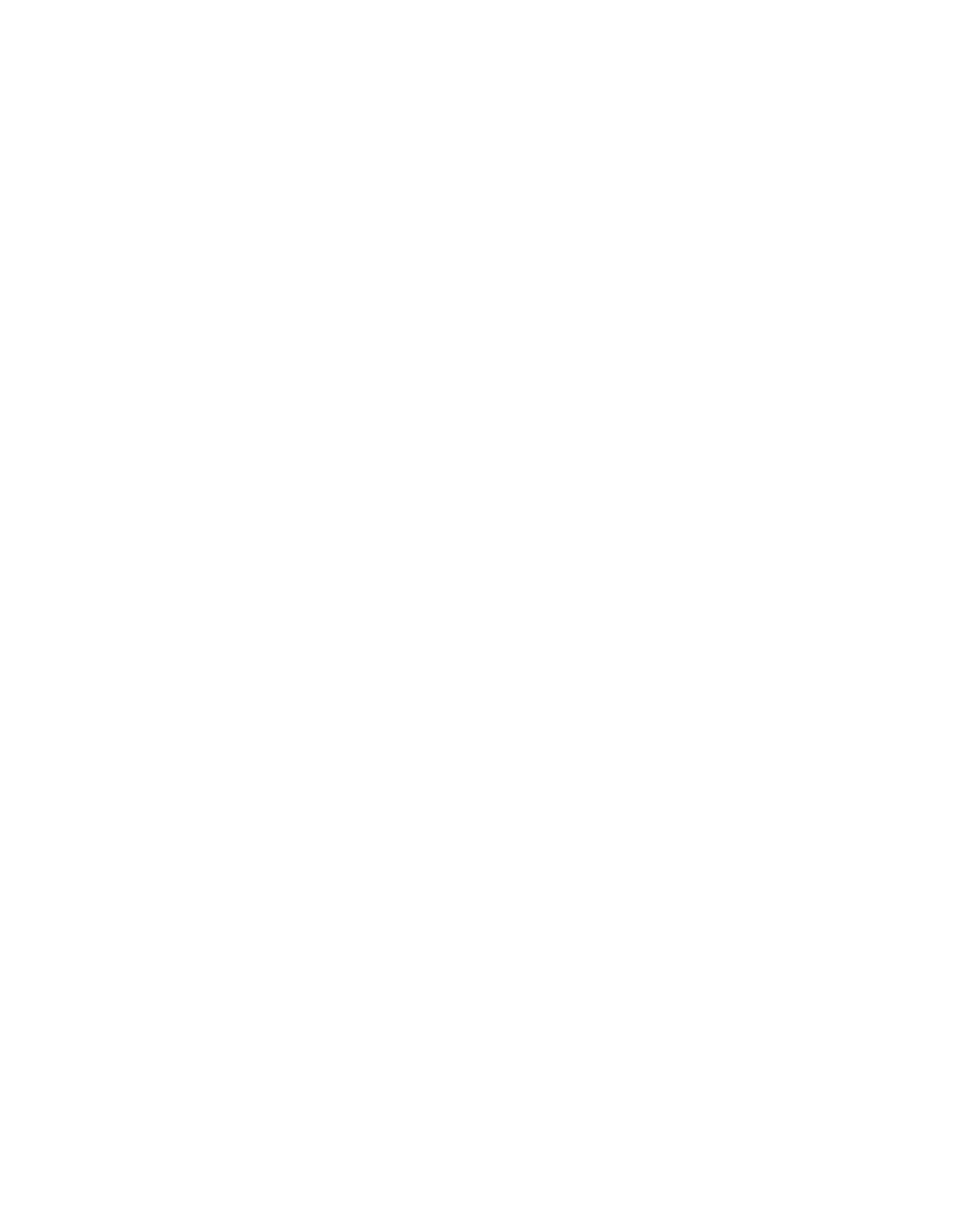$-$  CHAPTER II  $-$ 

# <span id="page-14-0"></span>beginning LaTeX

# <span id="page-14-1"></span>1 How to learn LaTeX

Starting LaTeX can be hard. The learning curve is steep, and on top of LaTeX, you have to deal with an editor and a compiler as well (though many fluent users don't seem to know the difference, and it doesn't hold them back).

There are numerous tutorials on-line, including some interactive ones (see list below). The interactive tutorials take advantage of an important principle: that the most important way to become fluent in anything is to do it.

A web search for LaTeX tutorials provides a long, up-to-date list. For active learning with an interactive system, you could try the following:

- <https://www.sharelatex.com/learn>
- [http://www.tutorialspoint.com/online\\_latex\\_editor.php](http://www.tutorialspoint.com/online_latex_editor.php)

For trying out mathematical constructs:

- <http://arachnoid.com/latex/>
- <http://www.codecogs.com/latex/eqneditor.php>
- <http://www.hostmath.com/>

# <span id="page-14-2"></span>2 GETTING HELP

The usual ways to find help are informal.

#### <span id="page-14-3"></span>Around the University of Auckland

If you want to write in LaTeX, chances are that at least some of your colleagues are already doing it. Some disciplines (for example, mathematics, physics, electrical engineering) have a large population of LaTeX users who are only too willing to lend a hand. In other disciplines, LaTeX users may be rarer, but LaTeX can make a big difference in medieval studies (textual criticism and parallel translations), philosophy (logic notation), linguistics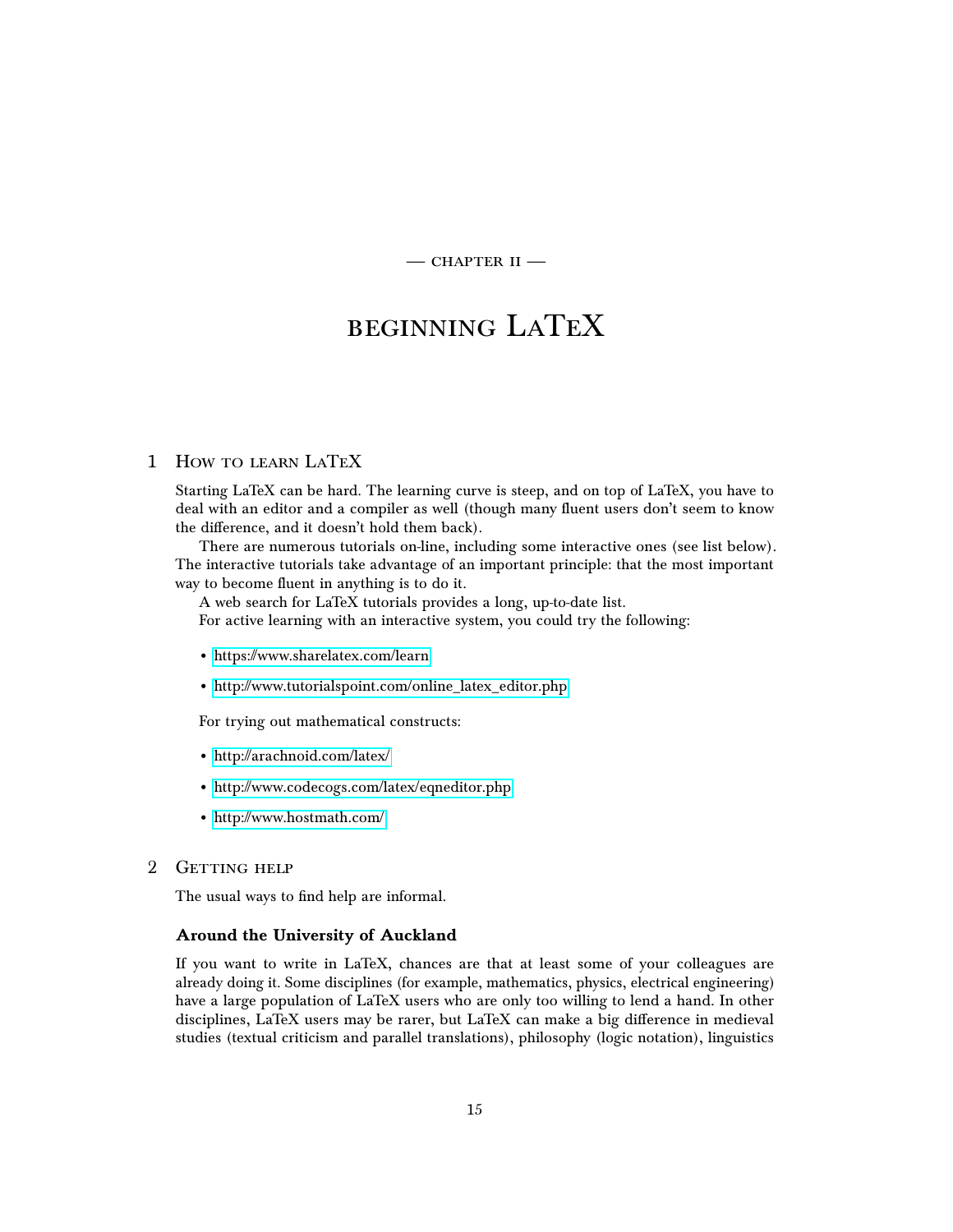(IPA and grammatical diagramming), and anything multilingual. You can often spot users by their handouts and slides.

It may be worth asking in your own department whether one of the LaTeX-fluent academics could run a workshop for a group of you.

There are also introductory workshops offered by Libraries and Learning Services. See <https://www.library.auckland.ac.nz/workshops/> for schedules and to sign up.

# <span id="page-15-0"></span>Self-diagnosis

Isolate your problems by creating 'minimal working examples', the least amount of code possible that makes your problem happen.

# <span id="page-15-1"></span>Documentation

Nearly all packages come with a manual, nearly always in pdf format. Even if you do not understand the expert-pitched parts, you are likely to find out about package options that you'll want to try.

# <span id="page-15-2"></span>The web

Searching on an error message, or a how-to question, often surfaces what you need. If not, you can ask. There is a community associated with LaTeX, and a community attitude. One place to find it is at<http://tex.stackexchange.com/> where, as your LaTeX skills develop, many would welcome your assistance. Another place is in the University's Yammer group at [https://www.yammer.com/auckland.ac.nz,](https://www.yammer.com/auckland.ac.nz) open to PhD students and staff. There are many LaTeX users on campus who are keen to see more students join the LaTeX culture.

#### <span id="page-15-3"></span>3 Resources

BibTeX editor and generator: <http://truben.no/latex/bibtex/>

CTAN, the Comprehensive TeX Archive Network, whence practically everything to do with LaTeX is downloaded:<https://www.ctan.org>

Detexify, for looking up the code for a symbol:<http://detexify.kirelabs.org/classify.html>

StackExchange: <http://tex.stackexchange.com>

Table generator: <http://www.tablesgenerator.com>

TeX showcase: <https://www.tug.org/texshowcase/>

Wikibooks LaTeX manual: <https://en.wikibooks.org/wiki/LaTeX>

<span id="page-15-4"></span>4 How to think like a LaTeX expert

Perhaps there has been no study of how LaTeX experts think, but here is a guess at what you should do:

- Look for your own answers: on-line, in books about LaTeX.
- Ask questions on-line, in public: StackExchange, the University's Yammer site.
- Answer questions on-line, in public.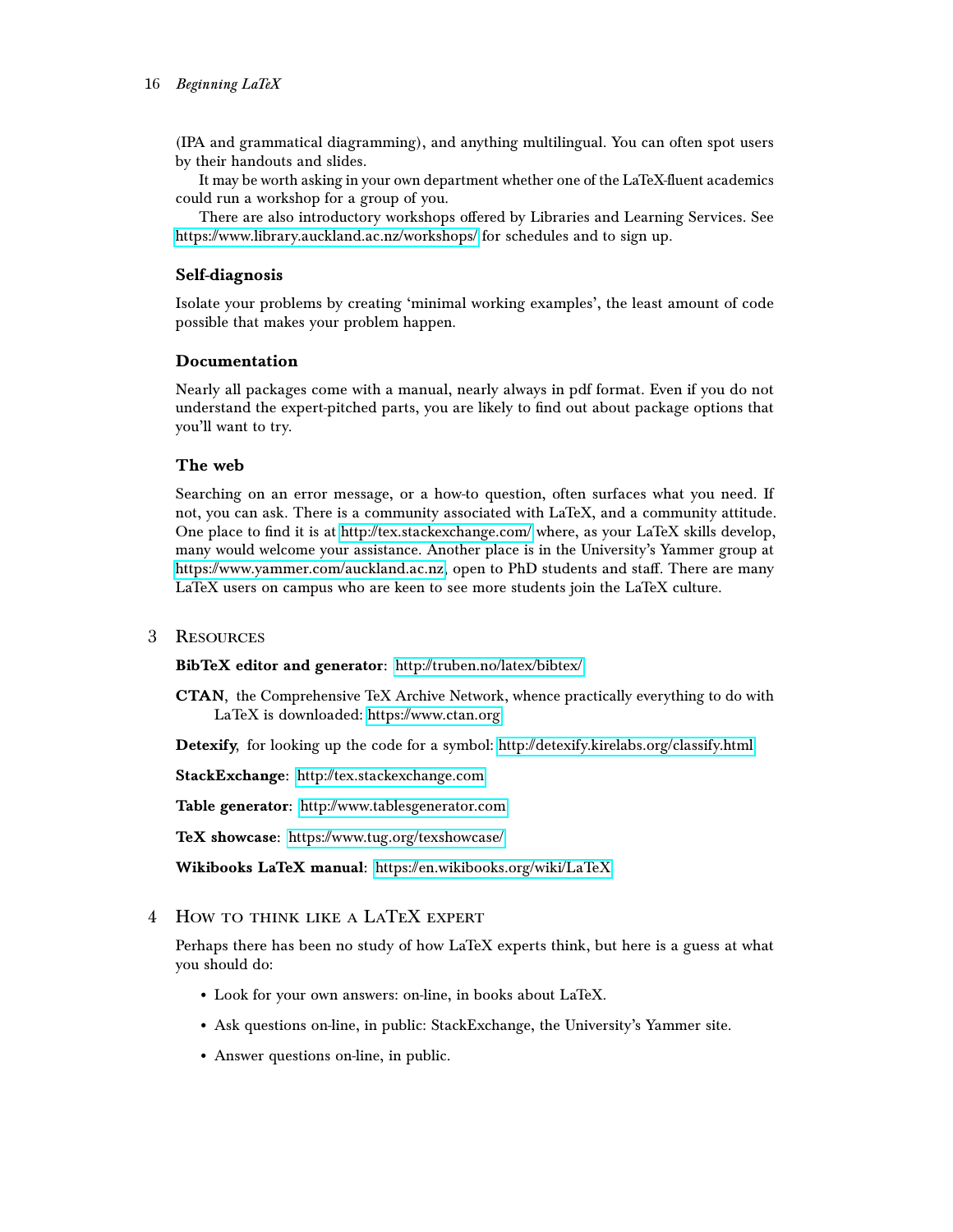- Experiment.
- Embrace the opportunity to get things right if this were a word processor, you might not have a choice.
- Practice top-down, structure-driven writing habits:
	- 1. Write your chapter titles first, and work them into a good order.
	- 2. Then write the section headings, and work them into a good order.
	- 3. Adjust chapter titles and order if needed.
	- 4. Make a separate file for each chapter.
	- 5. Write the content last. Many of us do this by writing the first sentence of each paragraph to develop the sequence of ideas, then go back to fill in the details afterwards.
- If it compiled a moment ago and won't compile now, delete the .aux, .bbl, .bcf and other service files created during compilation. Sometimes one of those will have an error in it, especially over networked drives. The university's network is not always consistent about letting LaTeX update the auxiliary files.
- Read the .log files generated during compilation.
- Be creative about word counts. Many LaTeX experts dismiss the possibility because there is no strong definition of what counts as a word — how do you count hyphenated and compound words, or equations? Do captions count? But some editors have a word count function, you can count the number of word-terminations in the resulting pdf, and you can produce an old-fashioned estimate by manually counting mean words per line and mean lines per page on a few representative pages, and multiplying by the number of pages.
- Focus on your writing, not your formatting. You can set formatting parameters, but leave the formatting details to LaTeX.
- When the text runs into the column, that's because LaTeX can't come up with anything better. This is a moment when you should think about formatting. Options include re-phrasing the text, allowing sloppy spacing parameters for that paragraph, adding more hyphenation possibilities (these are often essential in words that are already hyphenated), adjusting the line breaks. Occasionally, you might decide to leave it as it is.

# <span id="page-16-0"></span>5 What software is needed?

#### <span id="page-16-1"></span>Distributions

LaTeX is a language, not an application, and you have to choose and install a compiler to read your files and generate the final output. The compiler comes with other things — such as packages, editors, helper applications — that, together, comprise a  $T\not\in X$  distribution.

TeXLive is produced by a substantial collaboration, and comes in variations for Unix, OS X, Windows. Linux typically has a TeX system installed already.

<https://www.tug.org/texlive/>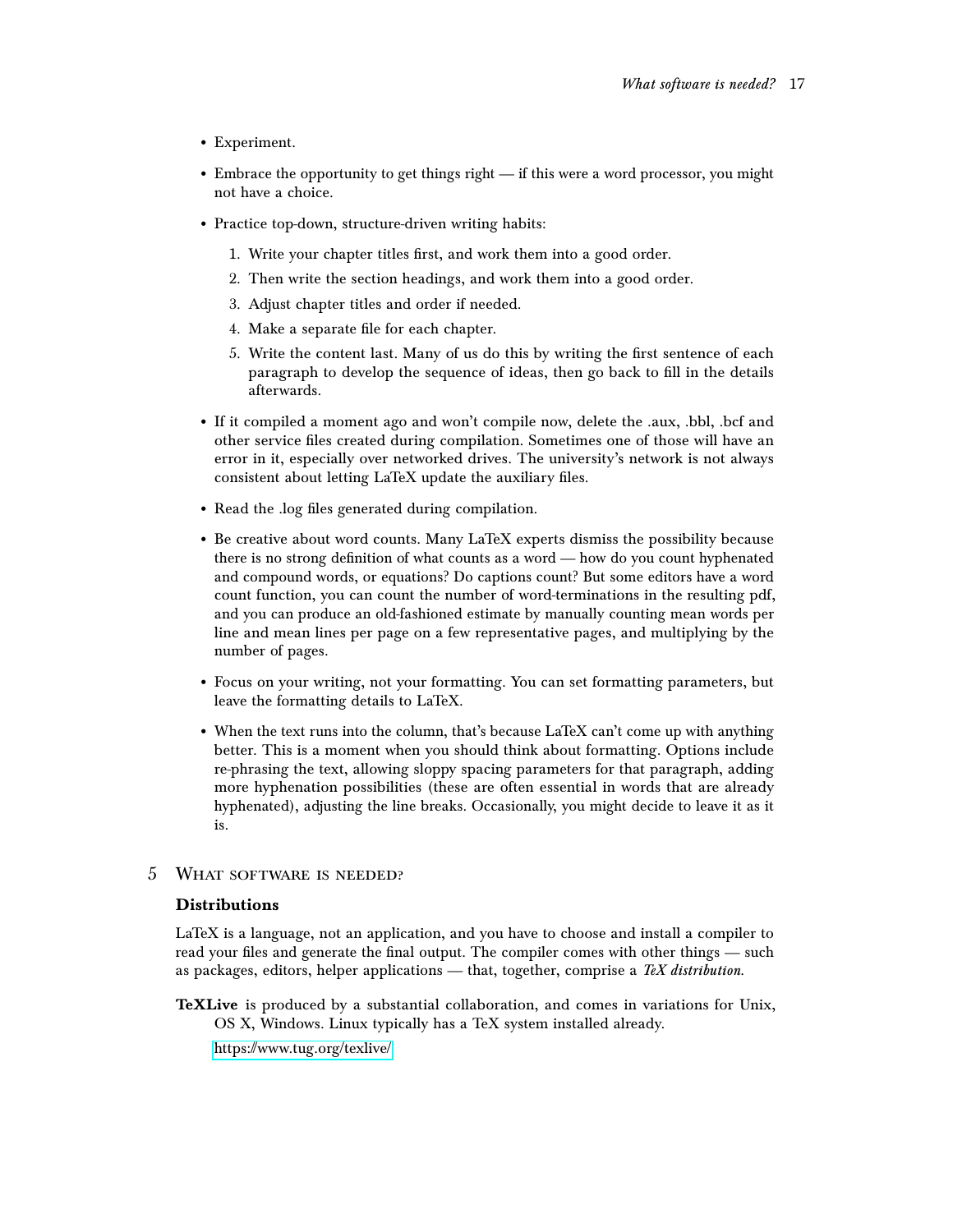MacTeX is the Mac-specific version of TeXLive.

<https://www.tug.org/mactex/>

MikTeX is a Windows TeX system, available in a range of sizes. The smallest size is a minimal system that installs packages when needed (presuming an Internet connection). The largest size includes all packages. There is a version that runs on a USB drive, good for use on institutional computers where security settings get in the way.

<http://miktex.org>

ProTeXt is a full Integrated Development Environment (IDE, i.e. the editor and compiler are rolled together into an application). It is based on MikTeX, and hence for Windows only.

<https://www.tug.org/protext/>

All of these distributions are free.

# <span id="page-17-0"></span>Editors

Distributions typically come with an integrated editor (or several), and there is always the old advice that all you need is Notepad, Textedit or Pico. Most of us prefer an editor more modern.

There are a lot of editors. Some provide a lot of buttons and helper prompts so you can search for things that you can't remember; others tend towards a minimalist interface that avoids distracting you from the writing process. Some of the more traditional editors, from the text-only era, are still going strong in the Unix world especially.

For work involving long footnotes, 'code-folding' can let you see your main text better without the footnotes (and citations, for that matter) getting in the way.

For a comparison, see [https://en.wikipedia.org/wiki/Comparison\\_of\\_TeX\\_editors](https://en.wikipedia.org/wiki/Comparison_of_TeX_editors)

You may also want a bibliography editor. Distributions typically include those, too.

# <span id="page-17-1"></span>Legibility and readability

LaTeX is often recommended as a way to produce beautiful text. Do not be misled by this recommendation: LaTeX's default typesetting is better than you will usually get from a word processor but not the best possible, and meeting the higher-level typographical aspirations requires a lot of careful tweaking that you should not prioritise (at least not without luxuriant funding and an extra six months of registration). The reason you should not do it is that your focus must be on content. Beautiful typesetting will not be your examiners' primary criterion. If you want a beautiful book, choose a good publisher later, one that specialises in 'fine press' work.

LaTeX is also commonly praised for producing readable, legible text. This matters because it gives your examiners better access to your content. They will be better able to engage with your ideas if poor typesetting does not get in their way. This can be especially the case for examiners with reading disabilities. For the same reasons, be conservative. Innovative, unconventional typography can be very satisfying from a creative standpoint, but every moment an examiner spends admiring, puzzling through, or battling to overcome your fonts and layout is a moment not admiring your argument.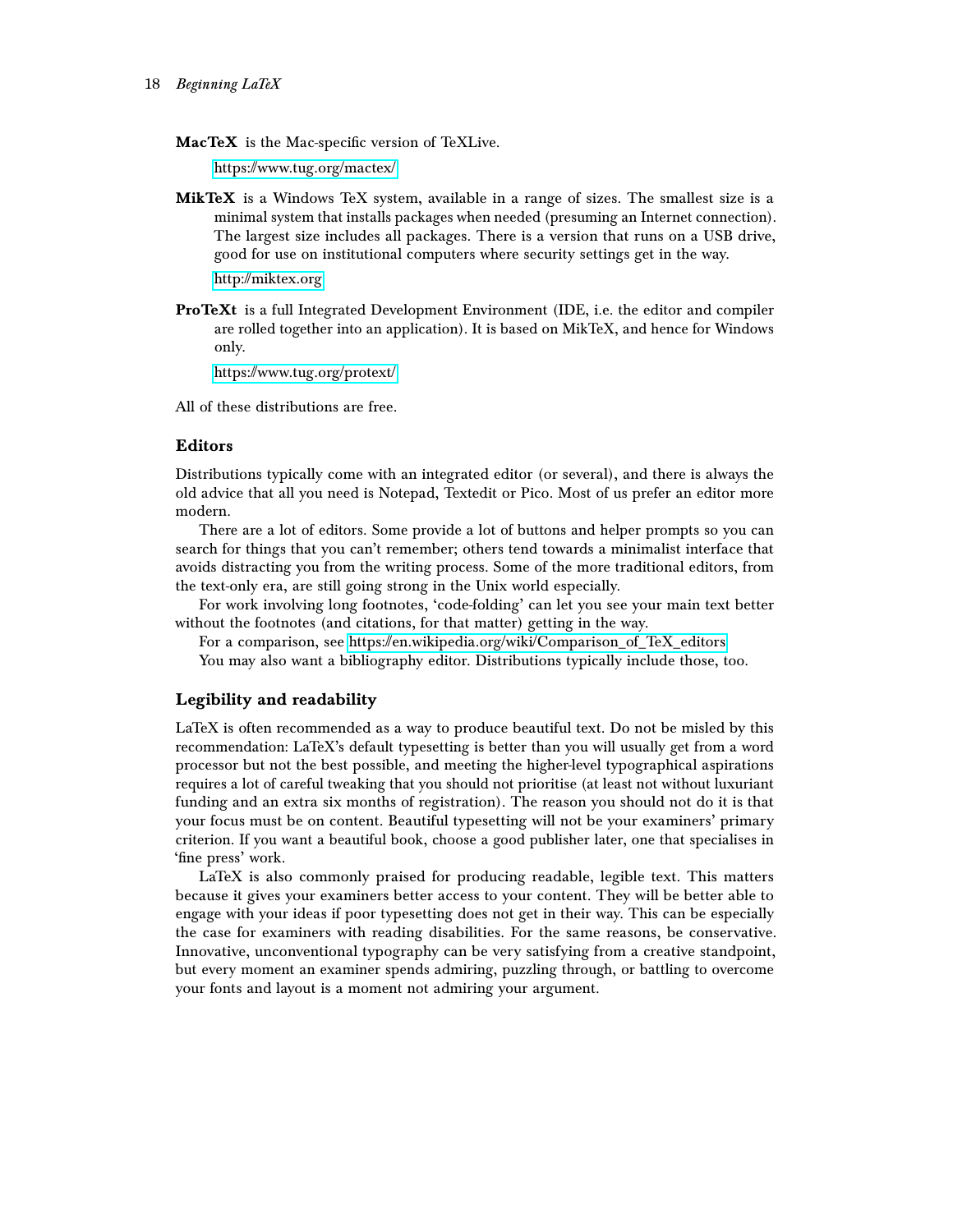$-$  CHAPTER III $-$ 

# <span id="page-18-0"></span>writing your thesis in LaTeX

#### <span id="page-18-1"></span>1 Classes, styles and documents

LaTeX involves three kinds of file:

- Class files end with .cls and provide the overall infrastructure of document categories. There are classes for reports, articles, letters and more.
- Style files end with . sty and provide extension services, mostly to do with formatting, but also for coding, drawing and so on. Most extensions are called 'packages,' and packaged in style files.

Document files end with .tex. These are where your writing goes.

#### <span id="page-18-2"></span>2 Common commands

- \chapter{} marks a new chapter. LaTeX handles the numbering automatically, as it also does for \section{}, \subsection{}, \subsubsection{}. For University of Auckland theses, avoid dividing any further than sub-subsections.
- $\eta$ ) \chapter\*{}, with an asterisk, produces an *un-numbered* heading at the same level as the chapter. It does not appear in the table of contents. You can similarly add an asterisk to the section, subsection and sub-subsection commands for un-numbered headings.
- Long chapter and section names usually have a short form for the headers and table of contents. These are specified like this:

\chapter[Northwards Ho!]{Northwards Ho! Our hero sails the Neckar and Rhein}

If you need a different short name for the header, the notation is:

\chapter[contents title][header title]{chapter title}

\emph{} is the usual command for emphasing text by italicisation. You may see people using \it{} for italicisation, but \emph{} is better.

\textbf{} makes boldface text.

\footnote{} inserts footnotes. These are automatically numbered.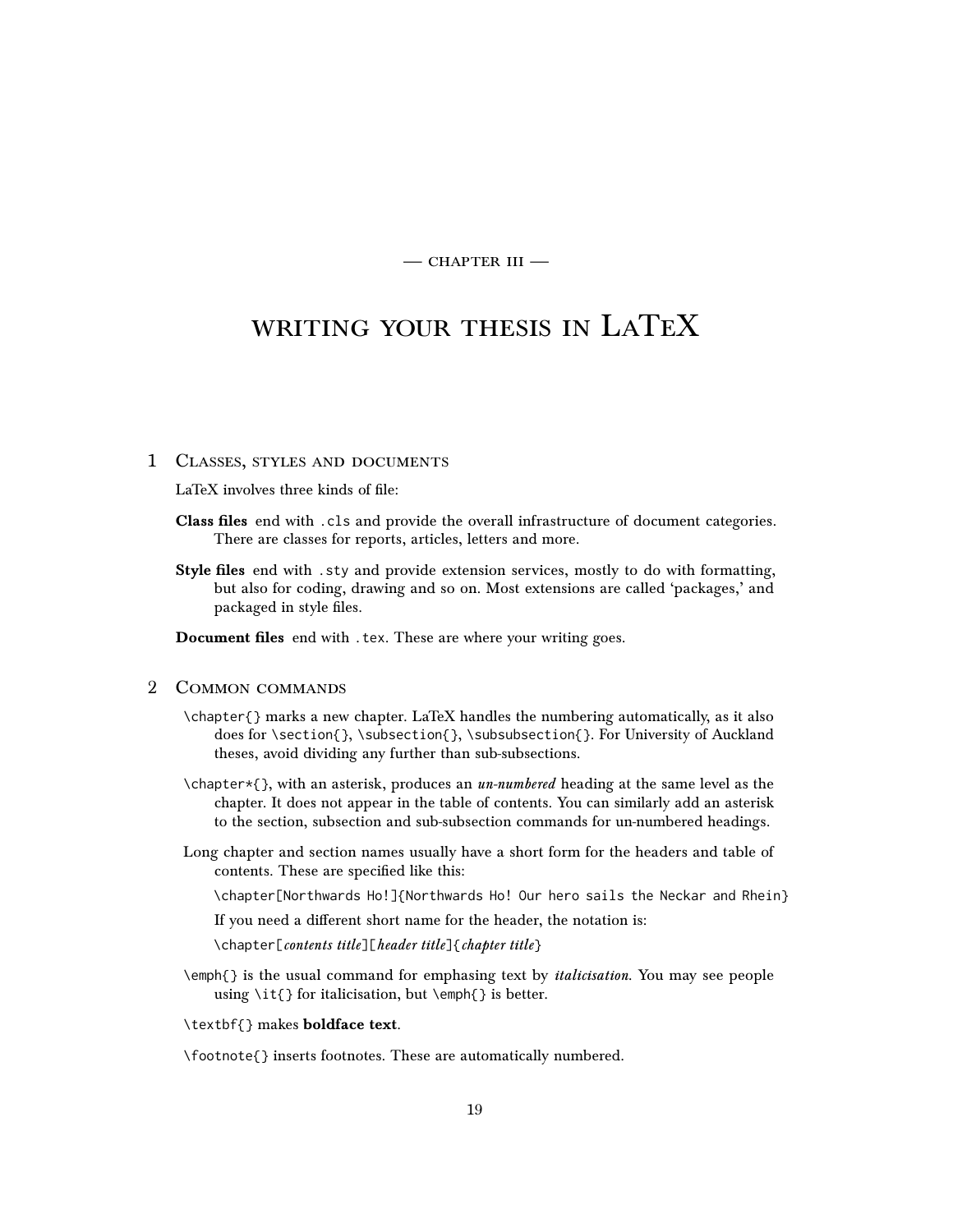- inserts a hyphen: -
- -- inserts an en dash: –
- --- inserts an em dash: —

That is probably enough to get you started. If you read the source code for this chapter, you'll find examples of other commands as well.

#### <span id="page-19-0"></span>3 More languages

If you need to type just the occasional character from a non-English, Latin-alphabet language, there are a few options. One is to use the multilingual input capabilities of your computer.

Another is to use commands for diacritics and other marks, shown in Table [3.1.](#page-20-0)

There are a few characters in Irish, Middle English, Old English and Icelandic that are not so easy to get. Either load an extra package or type them directly.

#### <span id="page-19-1"></span>4 Inserting figures and tables

Figures and tables are inserted using the figure and table *environments*. These differ from the formatting commands listed above: the special thing about figures and tables is that they float around (and LaTeX experts call them 'floats'), and the LaTeX compiler finds the best place for them.

The figure environment that produced Figure [3.1:](#page-21-0)

```
\begin{figure}[tp]
    \includegraphics[width=\textwidth]{cassini-headpiece}
     \caption[Three observatories]{Three observatories
     in the headpiece of an article by Cassini
     \citep{AcadRoyale1693}.
     You could make some highly intellectual observation
     here using the words, `juxtaposition' and `suggests'
     and the passive voice.}
     \label{fig:observatories}
\end{figure}
```
Line by line, the code works like this:

- \begin{figure}[tp] opens the environment for this figure. The t in [tp] says to put the figure at the top of a page if possible. If not possible, the [p] says put it on a page of its own.
- \includegraphics[width=\textwidth]{cassini-headpiece} brings in a picture from a separate file. It's probably called cassini-headpiece.png or cassini-headpiece.jpg (the LaTeX compiler will work out which). It will be the full width of the column, and LaTeX will calculate its height to maintain the aspect ratio. You could set the width in points, ems, picas, centimetres, inches. You could alternatively set the picture's height. Or you could set both, which can be handy if you want to adjust its aspect ratio.

If you have numerous pictures, you will likely want to put them into a graphics folder of their own. You can include the folder name in the includegraphics command, or specify the graphics folder (or multiple graphics folders) using the graphicspath command.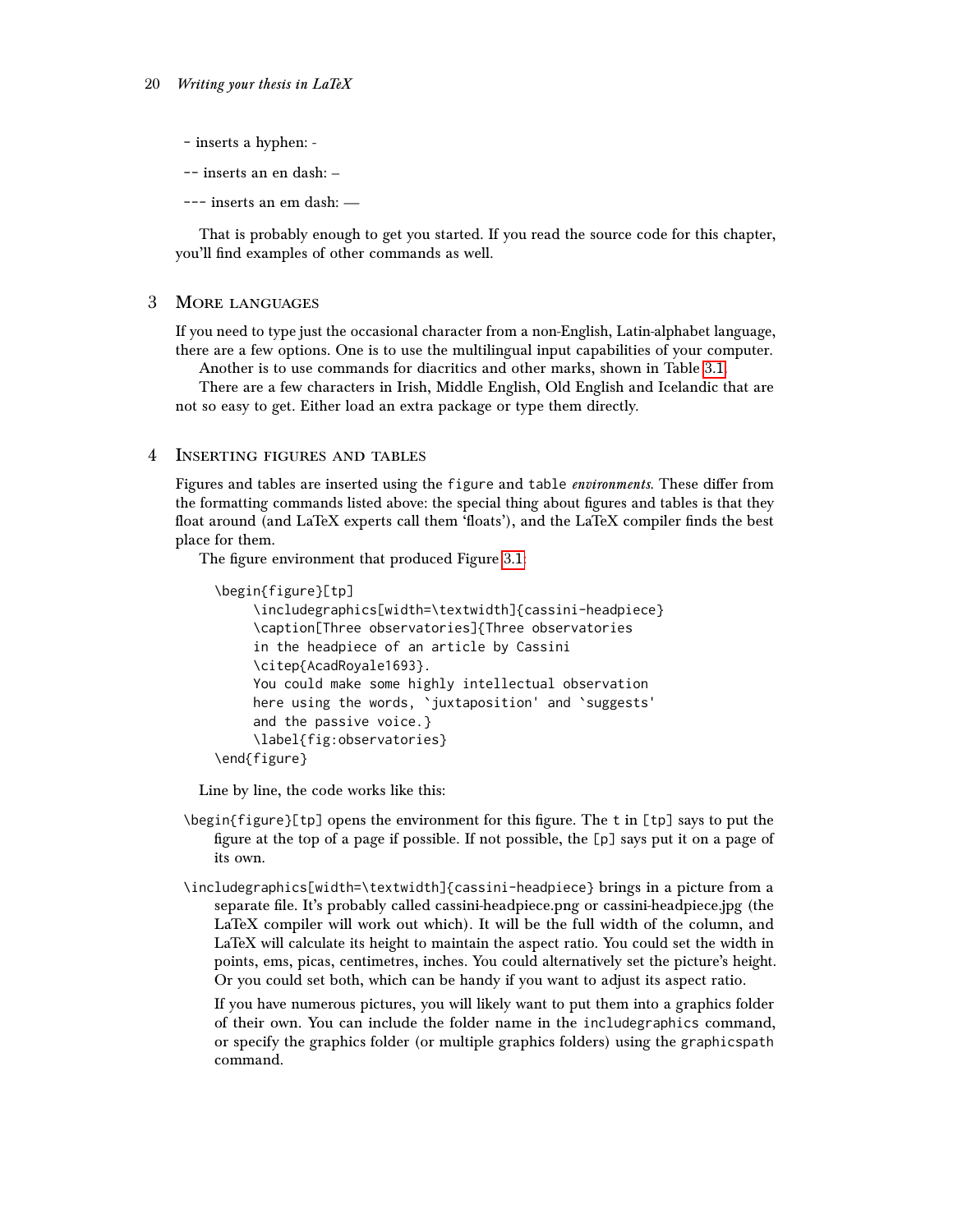<span id="page-20-0"></span>Table 3.1: Diacritical marks and other non-English characters. Some of these (such as the breve, háček and cedilla) need a space between the diacritic command and the letter it's applied to. Some diacritics automatically remove the dot on the i and j; others need the dotless variant specified.

| <b>MARK</b>              | <b>NOTATION</b>       | <b>EXAMPLES</b>                                                                                        |  |  |
|--------------------------|-----------------------|--------------------------------------------------------------------------------------------------------|--|--|
| acute                    | $\setminus$           | áéíń                                                                                                   |  |  |
| breve                    | ١u                    | ăĕĭň                                                                                                   |  |  |
| cedilla                  | ١c                    | áéíń                                                                                                   |  |  |
| circumflex               | $\backslash$ ^        | âêîñ                                                                                                   |  |  |
| dot over                 | ١.                    | abcgs                                                                                                  |  |  |
| dot under                | \d                    | abcgs                                                                                                  |  |  |
| double acute             | <b>NH</b>             | ãẽĩñ                                                                                                   |  |  |
| grave                    | $\setminus$           | àènì                                                                                                   |  |  |
| háček                    | $\vee$ c              | ă b č ğ š                                                                                              |  |  |
| macron                   | $\setminus$           | $\bar{a}$ $\bar{e}$ $\bar{\tau}$ $\bar{o}$ $\bar{u}$ $\bar{A}$ $\bar{E}$ $\bar{I}$ $\bar{O}$ $\bar{U}$ |  |  |
| undotted i, j            | \i \j                 | 1 <sub>1</sub>                                                                                         |  |  |
| umlaut, diaeresis, trema | $\setminus$ "         | äëïñ                                                                                                   |  |  |
| tilde                    | $\backslash$ ~        | ã ẽ ĩ õ ũ ñ ỹ                                                                                          |  |  |
| ogonek                   | ١k                    | ąbçgş                                                                                                  |  |  |
| æ, Æ, œ, Œ               | \aa \AA \aa \AA       | Hwæt! L'œuf!                                                                                           |  |  |
| å, À                     | \aa \AA               | Angström                                                                                               |  |  |
| ø, Ø                     | \o \0                 | Øresund, Samsø                                                                                         |  |  |
| ß                        | $\setminus$ ss        | Straße, offenß                                                                                         |  |  |
| i                        | \textexclamdown       |                                                                                                        |  |  |
| $\odot$                  | \textcopyright        |                                                                                                        |  |  |
| $^{\circledR}$           | \textregistered       |                                                                                                        |  |  |
| £                        | \textsterling         |                                                                                                        |  |  |
| <b>TM</b>                | <b>\texttrademark</b> |                                                                                                        |  |  |
| «                        | \guillemotleft        |                                                                                                        |  |  |
| ≫                        | \guillemotright       |                                                                                                        |  |  |

Note that 'guillemet' does indeed have to be misspelt 'guillemot'.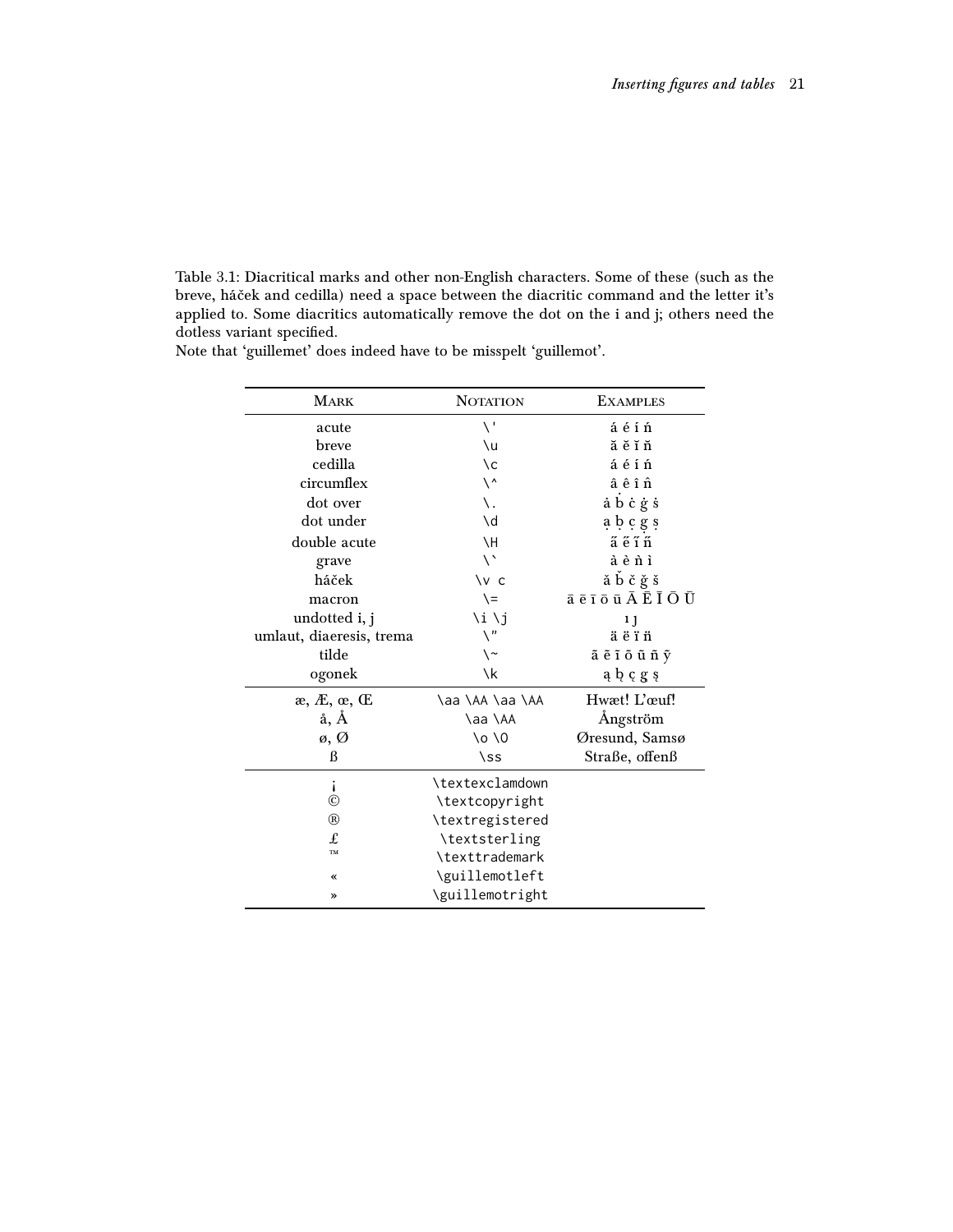

Figure 3.1: Three observatories in the headpiece of an article by Cassini (Académie des Sciences, [Recueil d'observations](#page-36-0)). You could make some highly intellectual observation here using the word, 'juxtaposition' and 'suggests' and the passive voice.

- <span id="page-21-0"></span>The \caption command has two parts. The bit in curly braces gets printed under the figure. This is too long for the table of figures, so the optional part in square brackets specifies what to use there.
- \label{fig:observatories} gives you an anchor for cross-references. Wherever you need the figure number in the document, use \ref{fig:observatories}. The numbering automatically updates as needed. Many of us start figure labels with fig: to help us mentally keep track of the labels — and also tab:, eq:, ch:, sec: for labelling tables, equations, chapters, sections. You, however, can call them whatever you like. The LaTeX compiler doesn't care very much.

This is section [4,](#page-19-1) referred to as \ref{sec:figuresandtables}.

label commands come immediately after whatever *numbered* thing it is that they're labelling. In a figure or table, that's the caption — not the picture or the table.

\end{figure} completes the figure environment.

Notice that the figure caption comes below the picture. For tables, on the other hand, captions would go at the top, as the first command inside the table environment. So a table environment looks like the example below (rendered as Table [3.2\)](#page-22-1):

```
\begin{table}[htp]
     \caption{Food for the horse.}
     \label{tab:horsefoods}
     \begin{center}
        \begin{tabular}{llc}
        \toprule
        Foodstuff & Colour & Quantity \\
        \midrule
        grass & green & 7 kg \\
        sugar & white & 2 cubes \\
        carrot & orange & 14 \\
        \bottomrule
        \end{tabular}
    \end{center}
\end{table}
```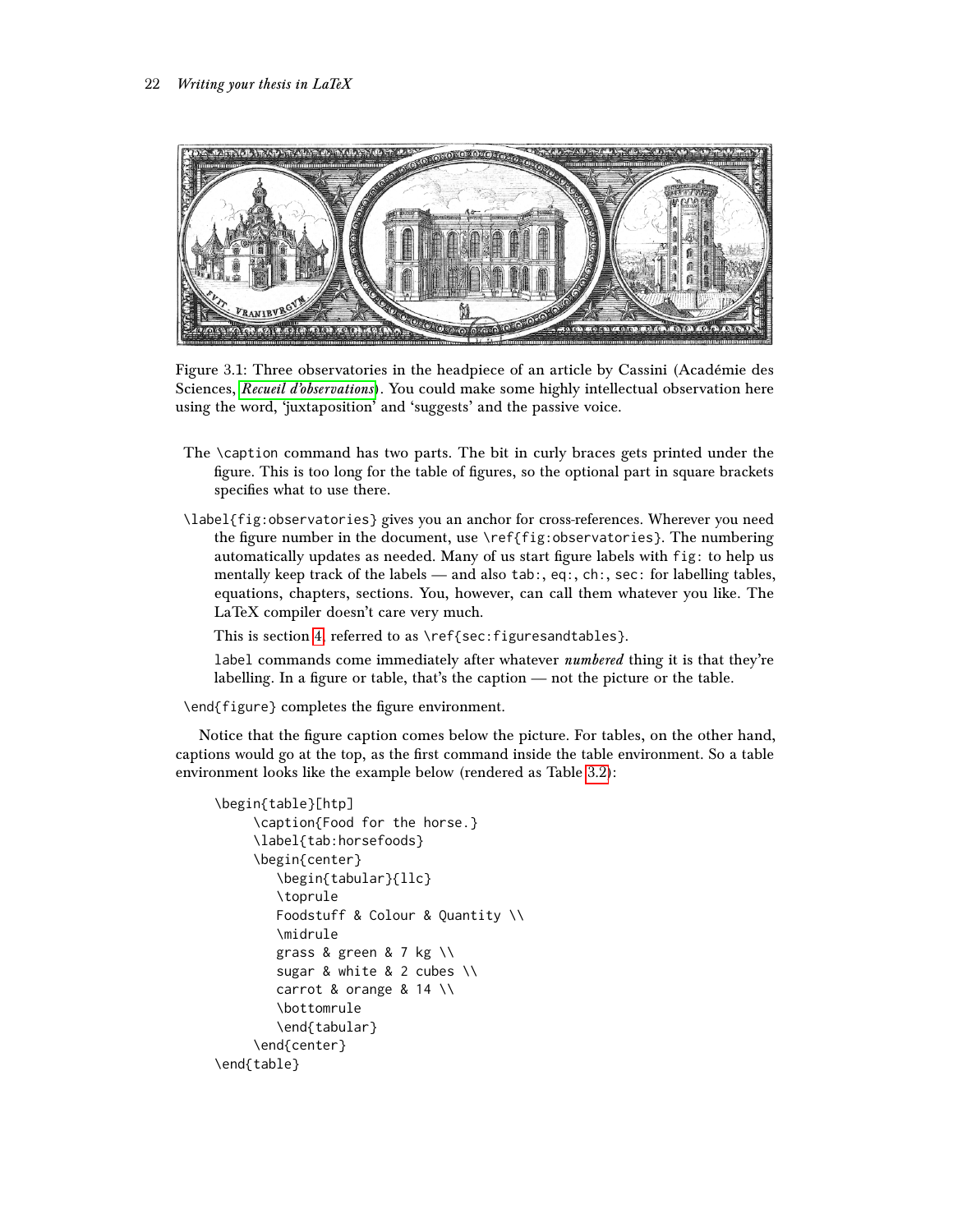There are two differences to note.

First, the table environment is positioned with [htp]. The first preference, indicated by h, means 'here'. If it can't go 'here', then it goes at the 'top' of a page. If it can't go at the top of a page, it goes on a page of its own.

Second, the table environment does not produce the table; it only ensures that the caption gets a table numbering and that the contents entry goes to the list of tables. The table itself is constructed using a tabular environment.

Here is the result:

<span id="page-22-1"></span>Table 3.2: Food for the horse.

| Foodstuff | Colour | Quantity |
|-----------|--------|----------|
| grass     | green  | 7 kg     |
| sugar     | white  | 2 cubes  |
| carrot    | orange | 14       |

# <span id="page-22-0"></span>5 Equations

LaTeX has a whole sub-language for describing mathematical notation. This code:

```
\begin{equation}
```

```
-\frac{\hbar^2}{2m} \frac{\partial \psi}{\partial x} + V \psi= i \hbar \frac{\partial \psi}{\partial t}
   \label{eq:schrodinger}
\end{equation}
```
produces a favourite in physics:

$$
-\frac{\hbar^2}{2m}\frac{\partial\psi}{\partial x} + V\psi = i\hbar\frac{\partial\psi}{\partial t}
$$
 (3.1)

and

```
\begin{equation}
   \mathbb{P}
   \left( \frac{X_1+\cdots+X_n}{\sqrt{n}}\le y \right)
   \to \mathfrak{N}(y)
   \coloneq
   \int_{-\infty}^y
   \frac{\mathrm{e}^{-t^2/2}}{\sqrt{2\pi}} \, \mathrm{d}t
   \; \textrm{as} \; n \to \infty
   \label{eq:centrallimittheorem}
\end{equation}
```
makes heartbeats skip among quantitative methods fans in the social sciences:

$$
\mathbb{P}\left(\frac{X_1 + \dots + X_n}{\sqrt{n}} \le y\right) \to \Re(y) := \int_{-\infty}^y \frac{e^{-t^2/2}}{\sqrt{2\pi}} dt \text{ as } n \to \infty \tag{3.2}
$$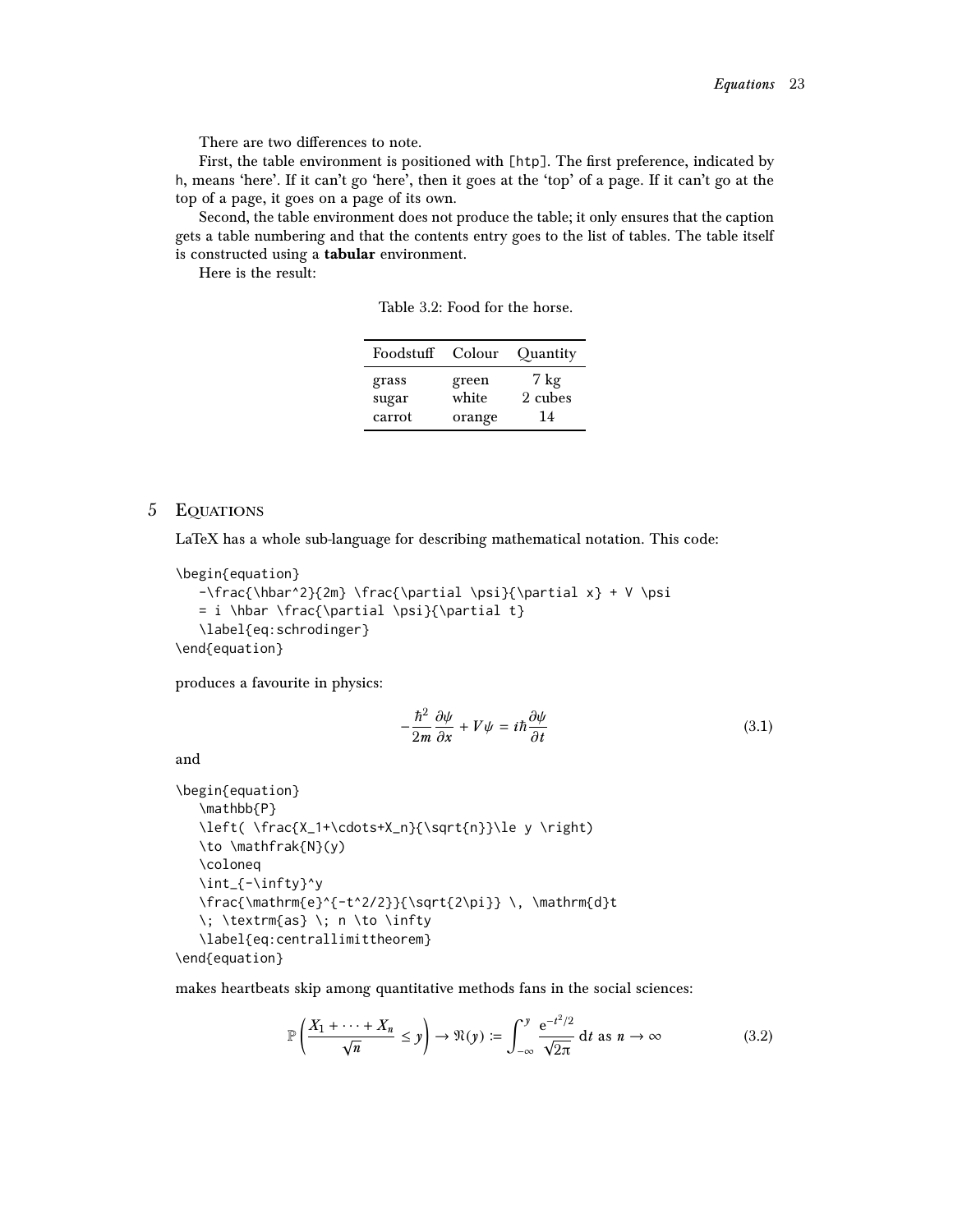The equation numbers at the right margin are automatic. You can prevent equation numbers from being added to mundane steps during derivations using the \nonumber command. The next example (that every PhD student will remember from high school) shows how to do this, and also how to align multiple equations on the equation sign:

```
\begin{align}
   ax^2 + bx + c &= 0 && \textrm{General quadratic}
      \label{eq:quadratic} \\
   x^2 + \frac{b}{a}x &= -\frac{c}{a} && a \neq 0 \nonumber \\
   x^2 + \frac{b}{a}x + \left(\frac{b}{2a}\right)^2
      &= - \frac{c}{a} + \left(\frac{b}{2a}\right)^2 \nonumber \\
   \left(x+\frac{b}{2a}\right)^2
      &= \frac{b^2-4ac}{4a^2} \nonumber \\
   x &= - \frac{b}{2a} \pm \sqrt\frac{b^2-4ac}{4a^2} \nonumber \\
      &= \frac{-b \pm \sqrt{b^2-4ac}}{2a} && \textrm{Quadratic formula}
      \label{eq:quadraticformula}
\end{align}
```

```
ax^2 + bx + c = 0 General quadratic (3.3)
              x^2 + \frac{b}{a}\frac{b}{a}x=-\frac{c}{a}a
                                                                                  a \neq 0x^2 + \frac{b}{a}\frac{b}{a}x+\left(\frac{b}{2a}\right)2a\Big)^2 = -\frac{c}{2}rac{c}{a} + \left(\frac{b}{2a}\right)2a\chi^2\left(x+\frac{b}{2}\right)2a\int_{0}^{2} = \frac{b^2 - 4ac}{4a}4a^2x=-\frac{b}{\circ}\frac{6}{2a} \pm\sqrt{b^2-4ac}4a^2=\frac{-b\pm\sqrt{2}}{2}√
                                             b^2-4ac2aQuadratic formula (3.4)
```
The points marked & all line up. The && marker is used to align equations and comments. The two named equations are also labelled in this case, so Equation \ref{eq:quadratic} and Equation \ref{eq:quadraticformula} produce "Equation [3.3"](#page-23-0) and "Equation [3.4"](#page-23-1).

Function and operator names are given by commands, so that readers perceive them as functions or operators rather than as the multiplication of many variables, viz.  $cos x =$  $c \times o \times s \times x$  vs  $\cos x$ .

<span id="page-23-1"></span>
$$
\int_{b}^{a} \cos x \, dx = \sin a - \sin b + c \tag{3.5}
$$

Notice also that there's a big space between  $\cos x$  and the  $dx$  making the integral easier to read at a glance than  $\int \cos x dx$  (because  $x dx = x^2 d$ ). That space is specified using the command, \;. You can also make narrower spaces with \, or \. and a wider space with \..

There are a few more such functions. Your niche function may not be listed in table [3.4,](#page-24-1) but can be improvised. For the Zut measure in bibliometric meta-analysis, for example, you could write  $\mathcal{Z}ut}_{a}(L^{0}, r)=\$  to make  $Zut_{a}(L^{0,r}_{s}).$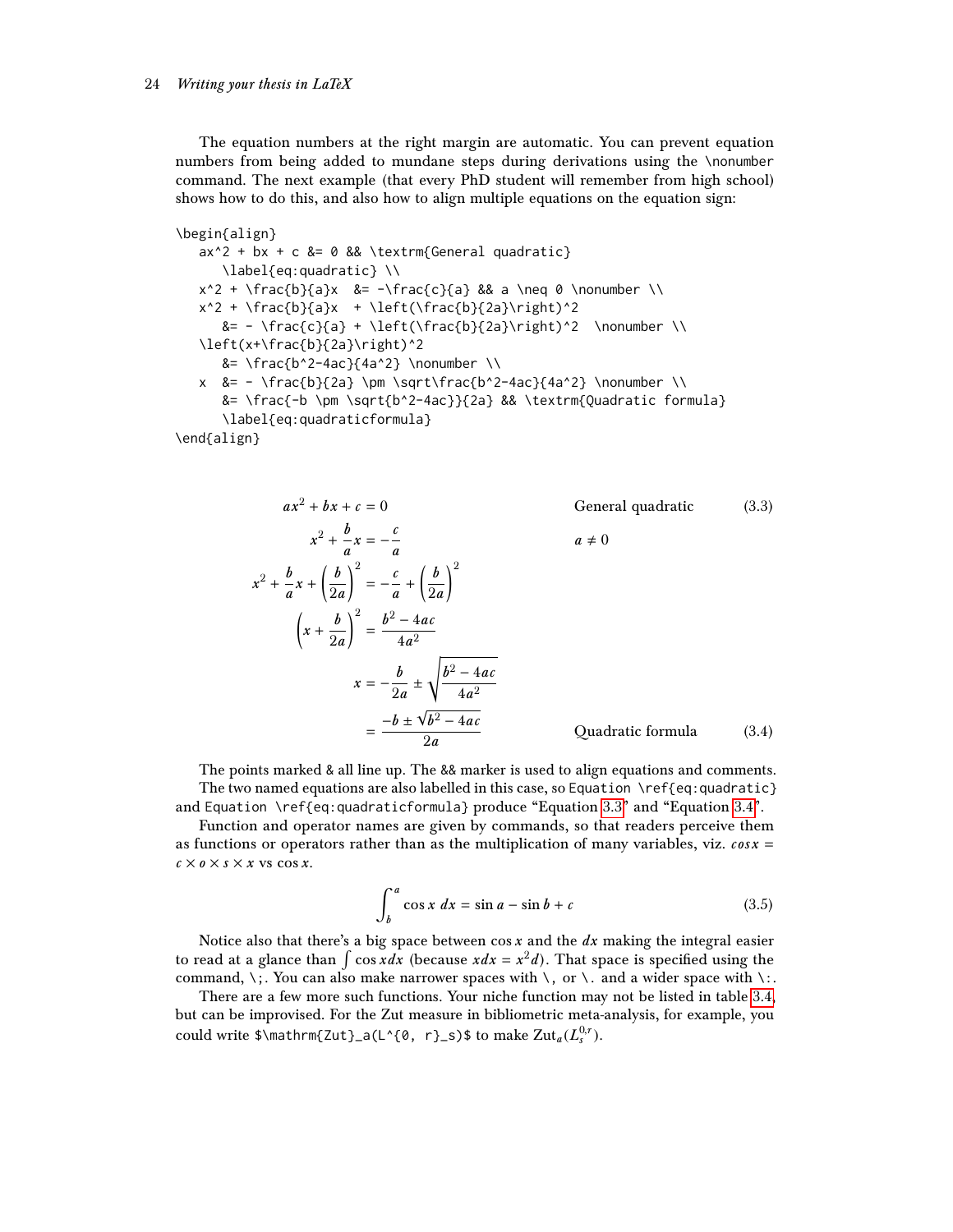| Space     | Command        |
|-----------|----------------|
| $2$ em    | \qquad         |
| 1 em      | \quad          |
| $3/18$ em |                |
| 4/18 em   | $\backslash$ : |
| $5/18$ em |                |

Table 3.3: Mathematical spacing commands. Some of these work outside math mode, too.

<span id="page-24-1"></span>Table 3.4: Standard mathematical functions

|  |      |         |  | sin csc sinh arcsin log min lim arg Pr    |         |
|--|------|---------|--|-------------------------------------------|---------|
|  |      |         |  | cos sec cosh arccos lg inf liminf deg gcd |         |
|  |      |         |  | tan cot tanh arctan ln sup limsup dim ker |         |
|  | coth | exp max |  |                                           | det hom |

If you need mathematical notation within your paragraphs instead of as stand-alone paragraphs, use dollar signs to invoke 'math mode' like this:  $F = m \times imes$  a\$.

The dollar sign always does that in LaTeX. If you need to write about all your \$\$\$, put a backslash before: \\$.

# <span id="page-24-0"></span>6 Verse and quotations

LaTeX provides verse, quote and quotation environments. All three of these indent at both the left and the right.

```
\begin{verse}
L'autre jour, au fond d'un vallon \\
un serpent piqua Jean Fréron.
```

```
Que pensez-vous qu'il arriva? \\
Ce fut il serpent qui creva. \\
```

```
\hfill --- Voltaire.
\end{verse}
```
The double slash marks the end of a line, just as it does in the tabular environment. A blank line separates the stanzas.

The \hfill command fills out the line horizontally, pushing the poet's name to the far right. The result is as follows:

L'autre jour, au fond d'un vallon un serpent piqua Jean Fréron.

Que pensez-vous qu'il arriva? Ce fut il serpent qui creva.

— Voltaire.

Try the quote and quotation environments yourself. I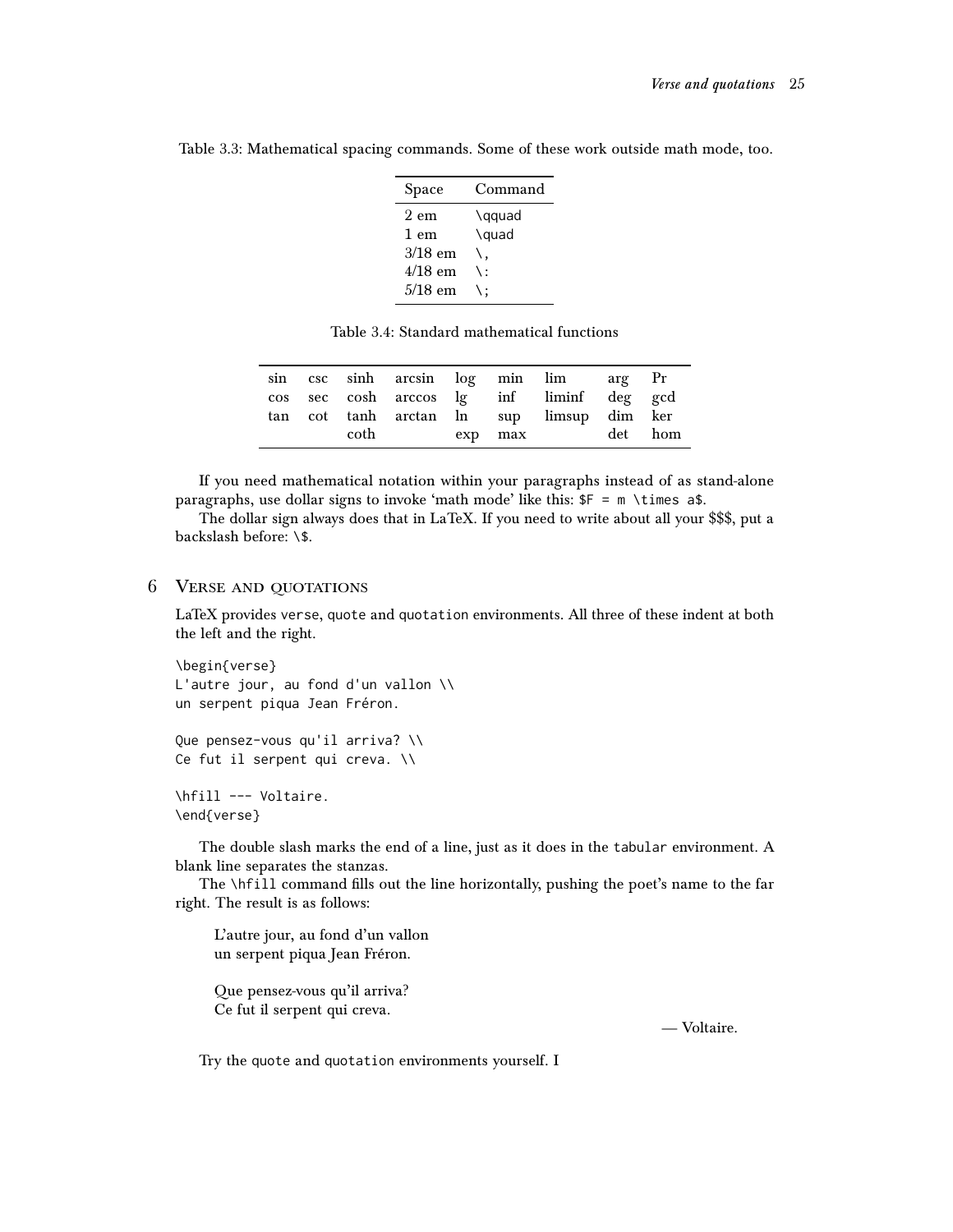## <span id="page-25-0"></span>7 Custom characters

Occasionally scholarship requires special characters, such as symbols for units of currency or weight, or astrological or alchemical signs. Many of these are provided by LaTeX packages (look for the Comprehensive LaTeX Symbol List at [https://http://www.ctan.org/pkg/](https://http://www.ctan.org/pkg/comprehensive) [comprehensive\)](https://http://www.ctan.org/pkg/comprehensive). The most common present-day mathematical symbols are built-in.

Sometimes, you can improvise using math mode, raising and lowering glyphs, and overtyping with negative spaces. For example, to get an O with an asterisk inside  $(\mathcal{O})$ , you can do this: O\hspace{-0.55em}\raisebox{-0.15em}{\*}

If you use those things often, you can assign them to a command:

\newcommand\ostar{O\hspace{-0.55em}\raisebox{-0.15em}{\*}}

Specify the distances in ems and exes to ensure that they scale correctly if you need them in other type sizes.

#### <span id="page-25-1"></span>8 Overhanging text

When text overhangs into the right margin, this is because it was too hard to justify. Wordprocessors just cram it in, or add gigantic spaces, and pretend that there was never a problem. LaTeX, on the other hand, admits its limitations and hands the problem back to you. There are three things you can do about it:

- 1. Alter the phrasing. Whether this is acceptable depends heavily on your discipline: readers who read closely, paying attention to prosody and semantic stress will be affected. Readers who skim, looking more at your figures than your words, might not notice.
- 2. Alter the hyphenation by specifying optional hyphenation points.

Optional hyphenation points may be essential if the protrusion is due to a hyphenated word because LaTeX presumes that explicit hyphens are the only places where a hyphen is allowed.

For example, the place-name Sutton-under-Whitestonecliffe will never be broken except at the hyphens, but you could give LaTeX more options by doing something like this: Sut\-ton-un\-der-White\-stone\-cliffe.

If you think for long enough, you'll come up with examples of hyphenated compounds whose reading would be perverted if the optional hyphens were put into certain places. That's why LaTeX doesn't do it. LaTeX ain't no pervert.

Hyphenation for proper names, jargon and other words can be specified in the preamble, like this:

\hyphenation{Bour-ba-ki Kep-le-ri-an Fou-caul-di-an}

3. Temporarily (or entirely) change the spacing parameters with \fussy, \midsloppy or \sloppy. The Memoir manual explains what these do.

# <span id="page-25-2"></span>9 Typographic mysteries, revealed

#### <span id="page-25-3"></span>Standard conventions

'Serious' books follow most or all of the following conventions:

• Odd pages are always on the right, even pages on the left.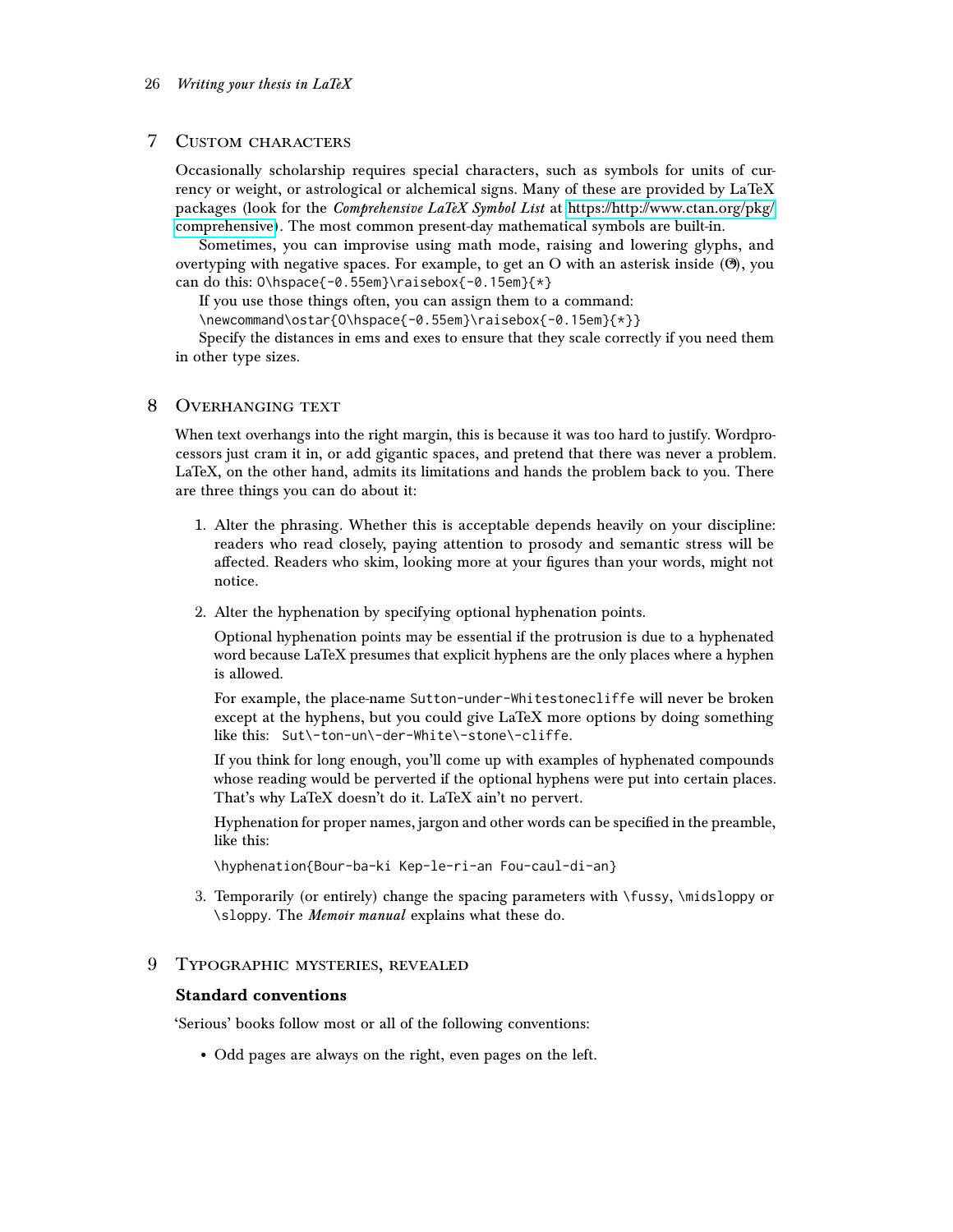- Chapters and the table of contents always start on odd pages.
- When the first lines of paragraphs are indented, an exception is made for the first paragraph after each heading.
- When paragraphs are marked by indenting a line, they are not spaced out. (LaTeX often breaks this rule.)
- No underlining.
- Tables have only horizontal rules, not vertical rules.
- Captions are above tables, and below figures.

#### <span id="page-26-0"></span>Why are books paginated in roman numerals, then in arabic numerals?

In the old days of printing by hand, you could not write the table of contents until you knew which pages everything would be on. That had to wait until the text had been typeset by arranging little metal letters, one by one, page by page. So the text — the mainmatter was done first. Afterwards, the frontmatter was typeset — a title page, the table of contents, and prefaces and dedications. The prefaces and dedications were also often left until the end in case political and financial imperatives necessitated a last-minute change. All of this required that the frontmatter be paginated separately. The French dealt with it differently, putting the table of contents at the end, often on the back cover.

The endmatter often has its own page numbering as well. Often the endmatter is done completely separately, for example as an advertising supplement.

Now that computers re-typeset and adjust the page numbers on the fly, it is no longer necessary to paginate the three parts separately. But many printers still do, because many readers still subconsciously anticipate the long-established norms.

# <span id="page-26-1"></span>Why two title pages?

Books usually have both a full title page and a short title page. The full page used to be what customers saw when browsing a book stall, back when books were sold without covers. Old title pages usually have a lot of content because they serve the same advertising pitch as today's dust jackets. The short title page is believed to date from back when books were stored flat on the shelf, with their spines facing the wall. The short title page was there to be torn out and folded over the fore-edge, providing a way to tell which book was which.

#### <span id="page-26-2"></span>Why no underlining?

Western print has historically not been underlined, nor was handwriting under normal circumstances. Typesetters distinguished between different kinds of text by switching between italic, roman and blackletter fonts, just as people did in handwriting. In the English tradition, blackletter was for working-class topics like tradesmen's book-keeping methods, while upright roman was for educated topics like science and literature, and italics were for outbursts of Latin, French or Italian.

When marking-up a printed draft, underlining indicates where an italic font should be used in the final version. This convention was taken up in typewriting (not all typewriters had interchangeable typefaces), and has carried over into common use. Underlining proves invaluable to students whose handwriting does not distinguish between upright and slanted. But not in high-end print.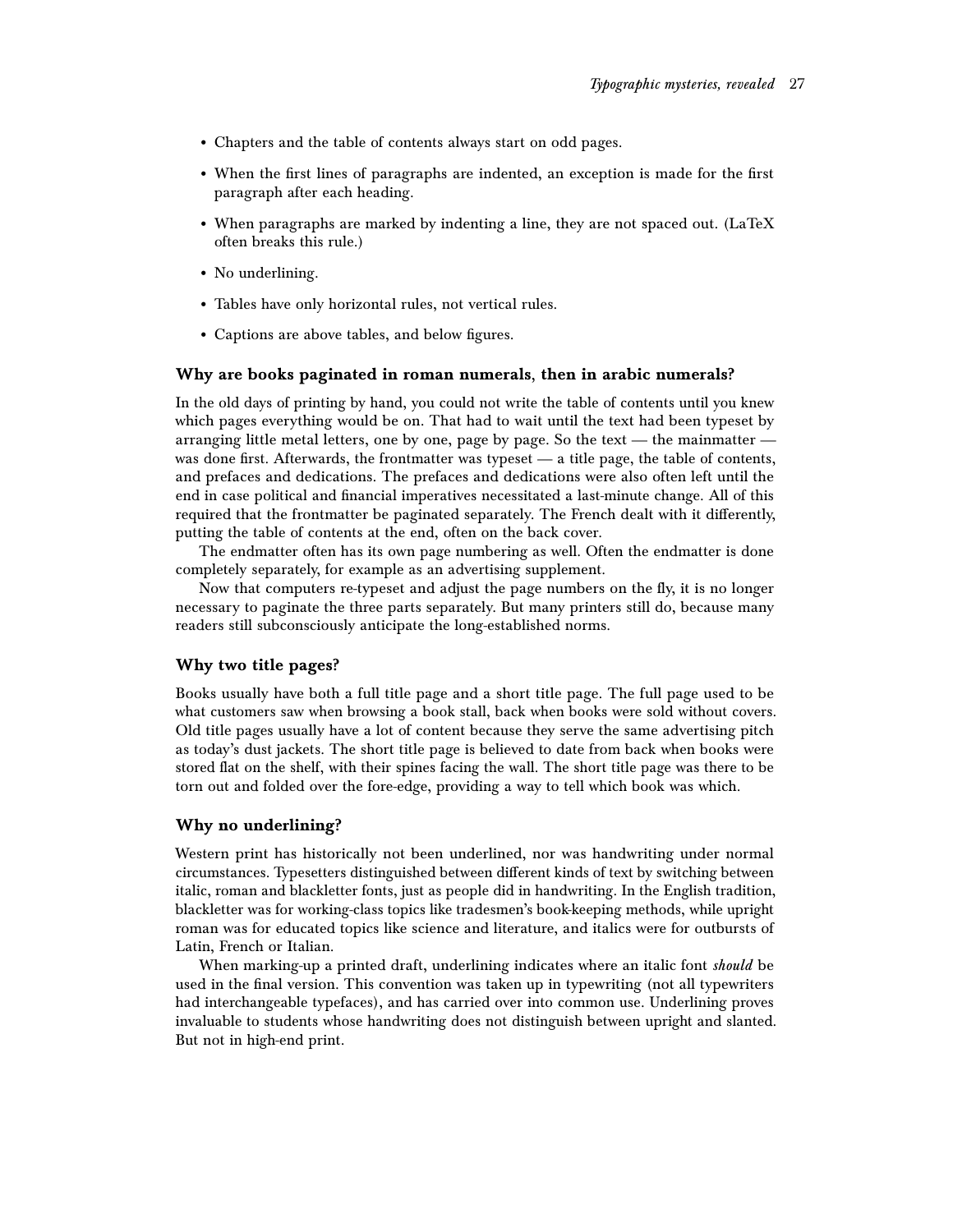

abcdefghijklmnopqrstuvwxyzabcdefghijklmnopqrstuvwxyzabcdefghijklmnopqrstuvwxyz ✛ ✲

3 alphabets

<span id="page-27-2"></span>Figure 3.2: The alphabet, a unit of length useful in book design. The alphabet depends on the font, and is shown here for the font used for this user guide's body text. A common recommendation, based on readability studies and historical design culture, is to set columns three to four alphabets wide.

# <span id="page-27-0"></span>Why not print all the way to the edges?

Printing to the edges would save paper. But there are a few reasons why wide lines make reading harder.

- 1. Returning the eye from the far right of the page to the far left involves more effort to land at the start of the next line, and the risk of hitting the wrong line increases as the line width increases.
- 2. Many readers make notes in the margin.
- 3. The bookbinders trim all sides of the paper, narrowing the margins, and perhaps cutting into your text if you went too close to the edge.

On the other hand, if the column is too narrow, there is much more jumping for the eyes to do, and it gets hard to justify the text evenly.

How wide is ideal? The rule of thumb is three to four 'alphabets', where an alphabet is the length taken by the lower-case alphabet, as shown in Figure [3.2.](#page-27-2) If the interlinear spacing (the 'leading', made in the old days from lead strips) is a bit wider, you can also increase the column width. Some typefaces need a narrower column width than others. Helvetica and Arial, for example, tend to be more readable in a narrower column, and to need more leading. The more conservative serif typefaces tend to tolerate wider columns.

In general, as you increase column width, increase the leading as well. Ensure that the space between lines is always conspicuously wider than the spaces between words, and that the spaces between words are always conspicuously wider than the spaces between adjacent letters.

### <span id="page-27-1"></span>Lead and leading

Printers speak of 'lead' as a metonym for metal type, which is made from lead. The lead is actually not just lead, but an antimony-rich lead alloy called 'type metal'. The antimony makes the alloy harder, and the alloy hardly shrinks when it sets. That is important for controlling the size of type, which was made by casting the liquid metal in copper-faced molds. We do not know how early printers came up with that alloy, nor if they did so deliberately. You can solve that problem for your next PhD.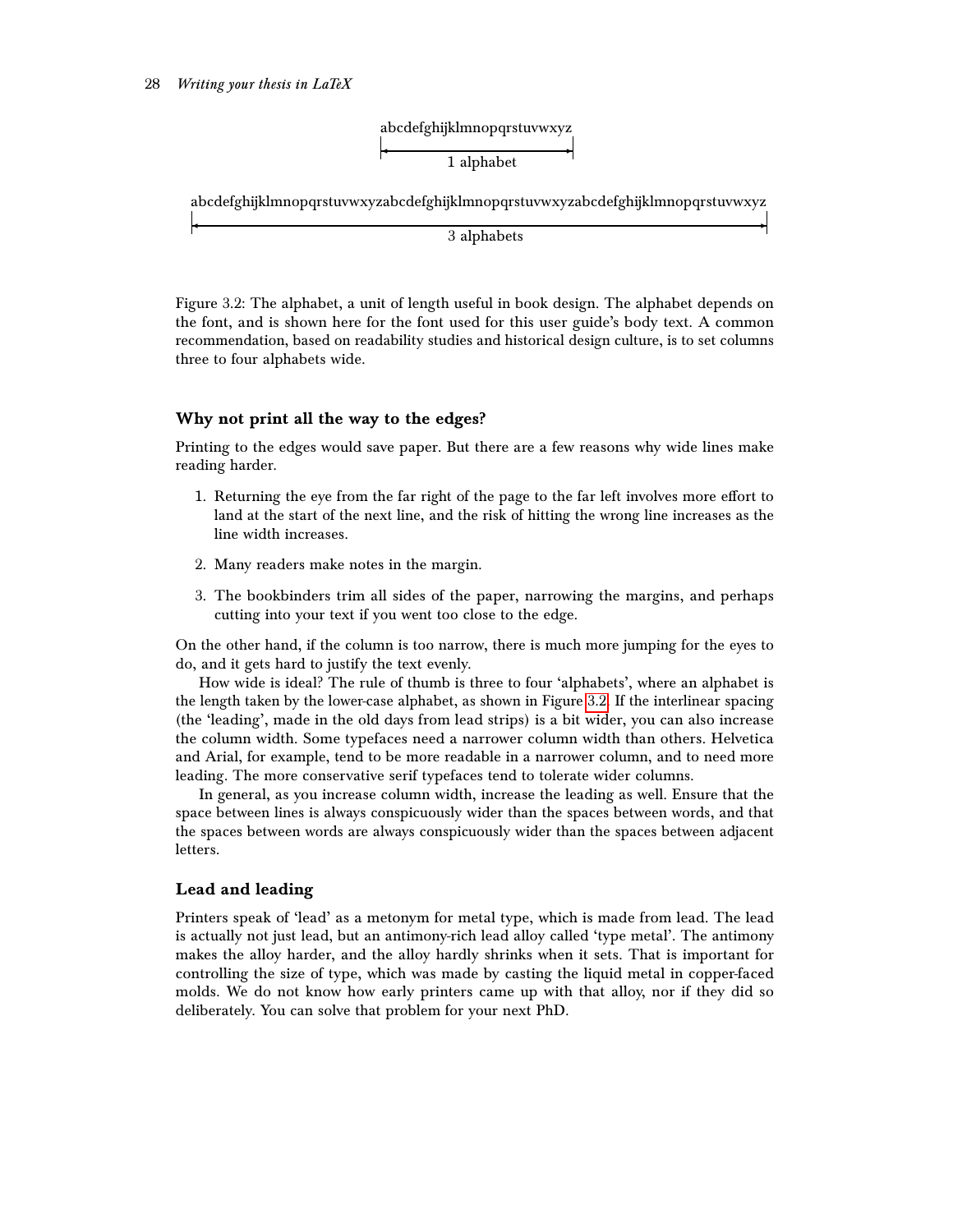#### <span id="page-28-0"></span>Plates versus figures

Printers used to separate the slickest illustrations into a section of their own, and labelled them as 'plates' rather than figures. This is because they were printed using a different technology and had to be printed separately from the text. The first plates were engraved or etched into copper, and the prints from these, done on a high-pressure roller press, and often on a different kind of paper, came to be called 'plates' as well. The line figures printed in with the text were more typically woodcuts or wood engravings, though some books involved passing the paper through both presses, printing text in the gaps around the plates.

Engraved copper plates were supplanted by other technologies such as lithographs, which involve printing off a stone slab, and various metal plates roughened in all sorts of ways. With the new printing technologies came new kinds of paper to match them, which is why twentieth-century plates are usually on hard, glossy paper while seventeenth-century plates are on soft, matte paper. By the time these new technologies came in, the word, 'plate' was stuck.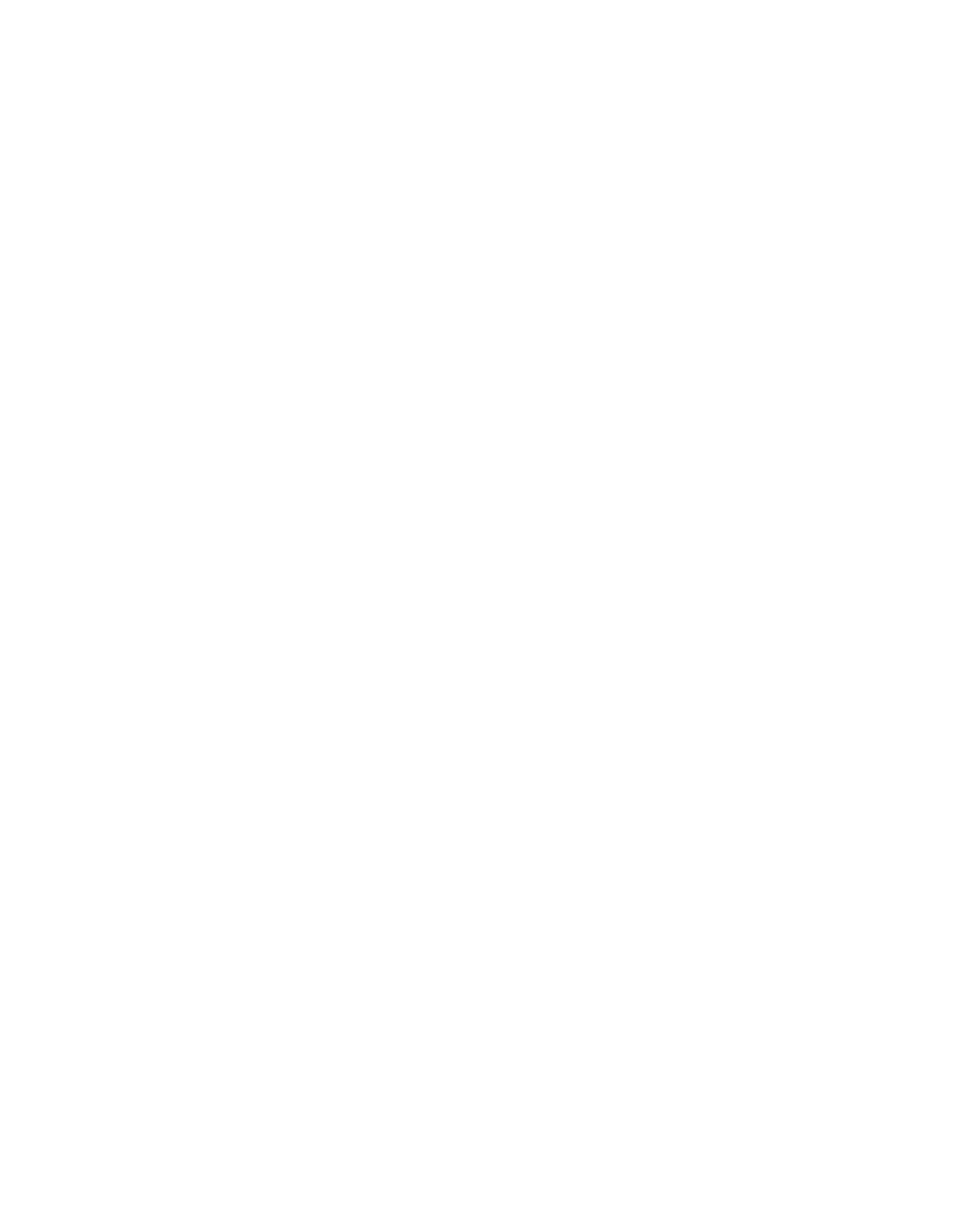$-$  CHAPTER IV  $-$ 

# <span id="page-30-0"></span>bibliographies with BibLaTeX

Compiling a bibliography in LaTeX requires some investment, just as it would if you wrote your thesis using other tools. The demonstration here shows how to use a supplementary application called  $BibLaTeX$ . BibLaTeX offers considerable flexibility in automating the citation style, but here you will see only a beginning: BibLaTeX does much more than this. For example, BibLaTeX allows historians to separate published primary, unpublished primary, and secondary sources into three separate listings.

If your thesis involves only a short list of citations, and you don't need to cite very heavily, you could use the simpler features of BibTeX. Mathematics, science and engineering theses are commonly done with BibTeX, and commonly involve fewer than a hundred references. If you have only a few tens of references, LaTeX's in-built citation system may be enough. Its downside is that you will have to manually encode every reference. This may be bearable if you do not need to change citation systems later.

For further details about LaTeX's internal bibliography system, BibTeX and BibLaTeX, see [https://en.wikibooks.org/wiki/LaTeX/Bibliography\\_Management](https://en.wikibooks.org/wiki/LaTeX/Bibliography_Management)

# <span id="page-30-1"></span>1 Infrastructure

BibLaTeX needs a few things in your master document.

#### <span id="page-30-2"></span>Preamble

In the preamble, add this:

```
\usepackage[
   style=authoryear,
   citestyle=authortitle,
   backend=biber
   ]
   {biblatex}
```
\addbibresource{kwan-bibliography}

The first command loads the BibLaTeX package with three options. It sets the bibliography style and the citation style. The style here sets the bibliography entries to be given and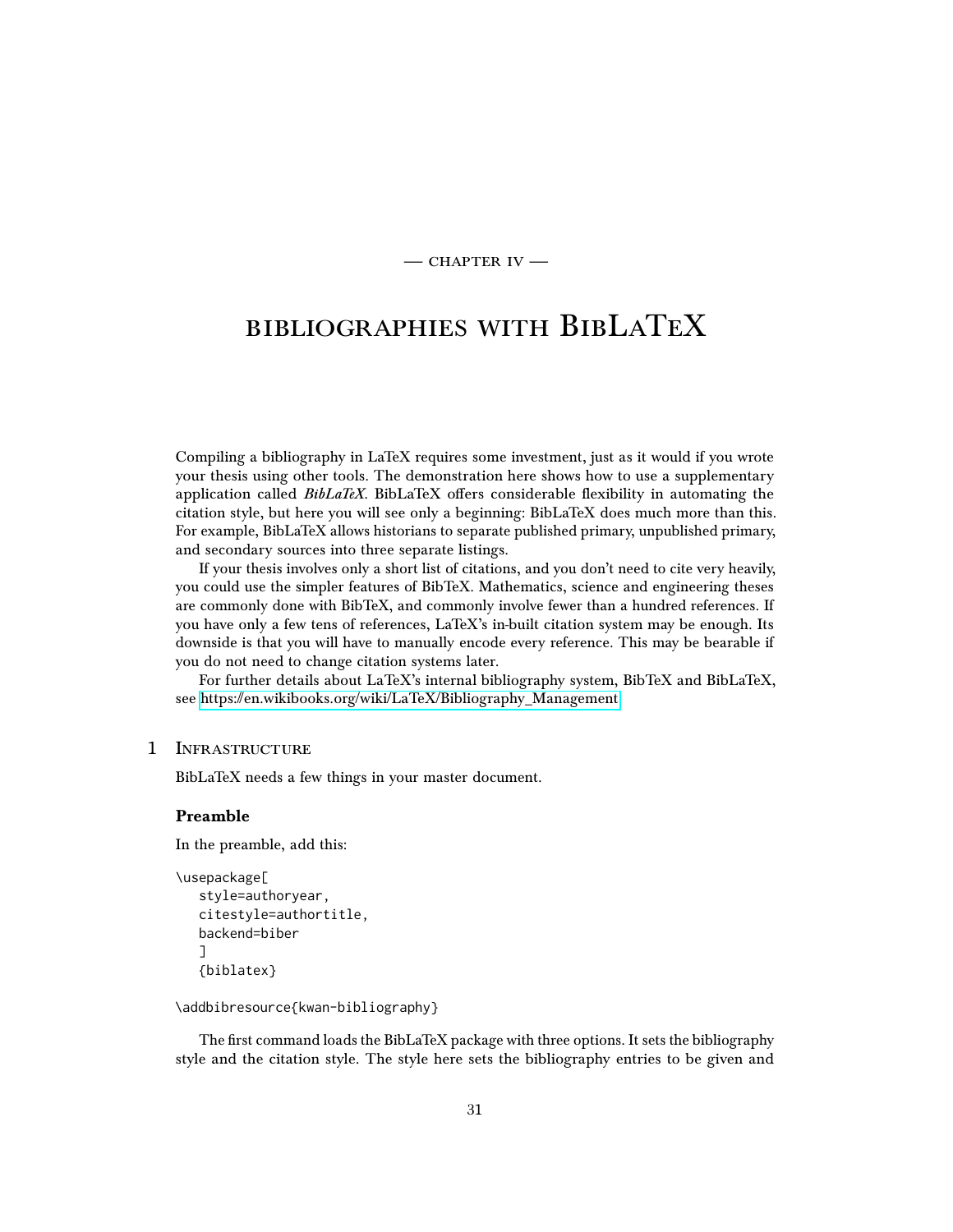#### 32 Bibliographies with BibLaTeX

| Citing like this                   | does this in 'authortitle':                 |
|------------------------------------|---------------------------------------------|
| \cite{Bringhurst1999}              | Bringhurst, Elements                        |
| \cite[12, 14--16]{Schmutz2006}     | Schmutz, "Juan Caramuel", pp. 12, 14–16     |
| \cite[chap. 3]{Lassels1698}        | Lassels, <i>Italian voyage</i> , chap. 3    |
| \cite[sec. 6]{Wren1669}            | Wren, "Engin for grinding hyperbolical      |
|                                    | glasses", sec. 6                            |
| \parencite[72]{Bringhurst1999}     | (Bringhurst, Elements, p. 72)               |
| \Textcite[72]{Bringhurst1999}      | Bringhurst ( <i>Elements</i> , p. 72)       |
| \cite{Bringhurst1999, Nielsen1968, | Bringhurst, Elements; Nielsen, "Ole Rømer"; |
| Chambers1728}                      | Chambers, Cyclopædia                        |

<span id="page-31-5"></span>Table 4.1: BibLaTeX citation commands.

sorted by author, then year. The citations, however, will be by author and title (see section [2](#page-31-3) below.) The 'back end', i.e. the engine that does database handling, is set to Biber, which handles multilingual work much better than BibTeX can. You probably don't need to know much more about Biber than that.<sup>[1](#page-31-4)</sup>

The second command nominates your bibliography file (ending in .bib). You can name multiple files here, separating them with commas. This particular file contains a mixture of entries so you can see what a realistic *bib* file might look like.

# <span id="page-31-0"></span>Endmatter

At the very end of your master file, where you want the bibliography to appear, add this:

\printbibliography[title={Works cited}, heading=bibintoc]

Those two options set the title (the default title is 'Bibliography'), and put an entry into the table of contents.

# <span id="page-31-1"></span>2 Citing other people's work

### <span id="page-31-2"></span>Citing a work, a chapter or a page range

The main citation command is  $\ctt{}$ . It comes in a few variants, shown in Table [4.1.](#page-31-5) The output shown depends on the citation style; the style used here is humanities-friendly 'authortitle'. Notice that an abbreviated title appears in the citation, while the reference list at the end of this document lists full titles.

#### <span id="page-31-3"></span>Citing with style

BibLaTeX comes with a lot of in-built styles including the famously difficult style of the Chicago University Press. There are more that you can download, and you can make your own.

Why so many styles? In some disciplines, you discuss other researchers' work by referring to the researchers by name, and their work by date. In-line citations by name and year serve well in a he-said, she-said discourse. This is especially helpful when you are referring to

<span id="page-31-4"></span><sup>&</sup>lt;sup>1</sup>You may one day want to know that Biber sometimes crashes when its cache has been corrupted, complaining with a horrendously opaque error message saying that the file, recode\_data.xml cannot be found. The quick solution is to delete the cache. A web search will tell you how.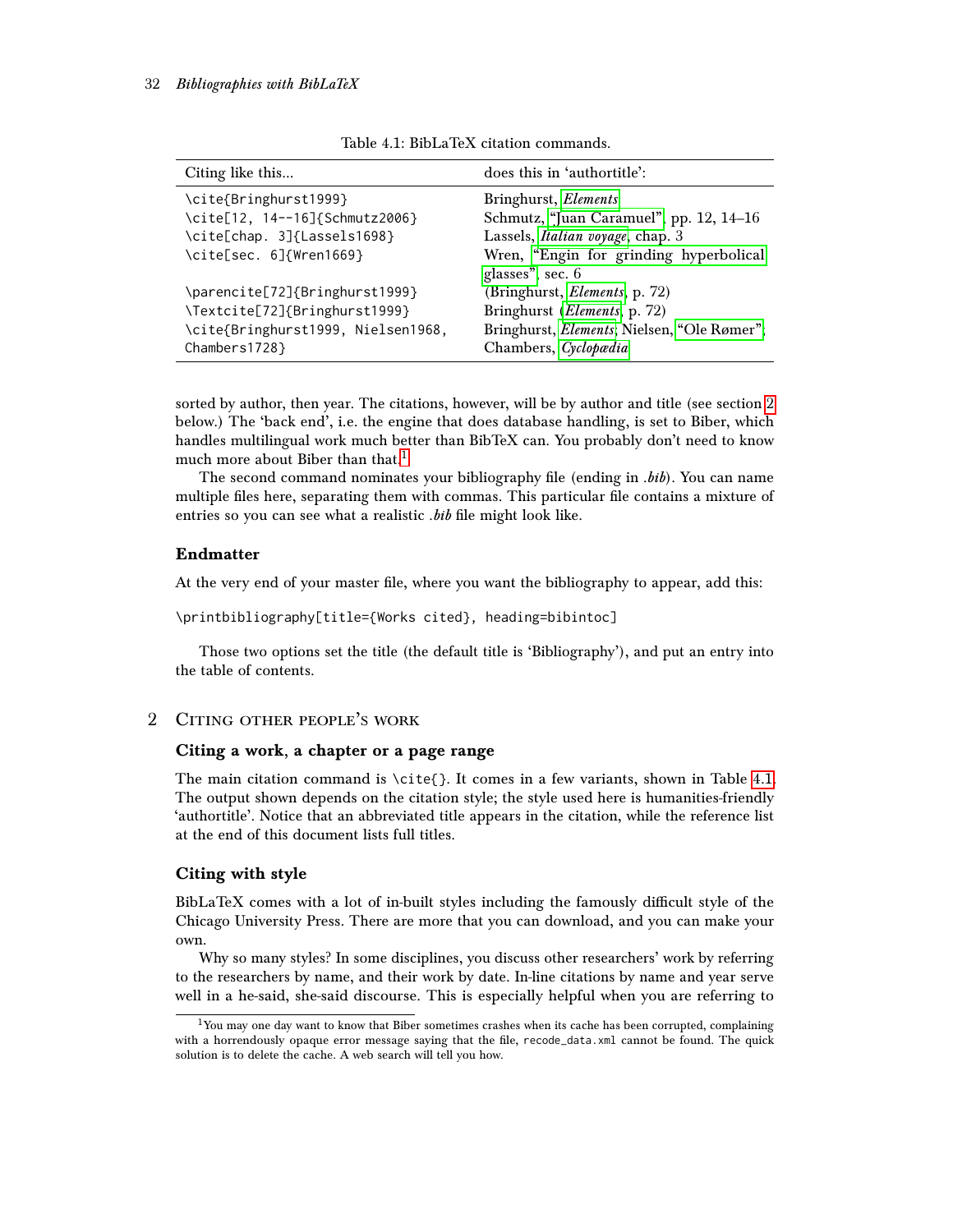| numeric            | Numbers the entries.                                   |
|--------------------|--------------------------------------------------------|
| alphabetic         | Creates an alphanumeric reference for each entry.      |
| authoryear         | Author and year.                                       |
| authoryear-ibid    | Author and year, and the erudite ibidem.               |
| authortitle        | Author and title.                                      |
| verbose            | A full citation at first, and a short form afterwards. |
| chem-acs           | American Chemical Society.                             |
| nature             | Nature.                                                |
| science            | <i>Science.</i>                                        |
| phys               | American Institute of Physics                          |
| chicago-authordate | Chicago.                                               |
| ieee               | Institute of Electrical and Electronics Engineers.     |
| mla                | Modern Languages Association. Now we're talking.       |

<span id="page-32-1"></span>Table 4.2: BibLaTeX styles. Specifying the sorting order as 'none' for numeric entries results in works being listed in the order cited. Otherwise, they can be sorted by author, title, year.

very recent work in a fast-paced disciplinary conversation, playing authors off against each other or setting their work up for your coming coup de grâce. It is also very compact, which proves especially helpful for gratuitous and pre-emptively defensive citations.

When publication years don't matter so much, e.g. in disciplines in which timeless ideas stick around for a years, decades or centuries of reflection and critique, the author's name often matters but citing the year is usually silly (except, perhaps, to indicate a particular edition or translation). You might also feel a need to cite titles. Long-winded titles with a colon in the middle make citations unwieldy, so often a shortened title is used, and the citation goes into footnotes or endnotes rather than in the body text.

Citing in notes also gives plenty of space in which to summarise your position on a work. A note gives space to explain, for example, that, though the title claims that it tackles your topic, the article's argument, presuming that it has one, has proven too rarefied to grasp.

Footnotes or endnotes? Footnotes are usually easier to read because they're right there on the same page when you need them. LaTeX does a very good job of arranging them. But if you are writing in a way that doesn't need citations and notes to be so immediately present, endnotes allow you to get them completely out of the way.

There are three main reasons for choosing your style: what you want your citations to do, what your readers are familiar with, and because your supervisor told you so.

Table [4.2](#page-32-1) shows some of the in-built style options.

#### <span id="page-32-0"></span>Listing works not cited

Sometimes a work needs to appear in the bibliography even though it hasn't been cited. The command for this is \nocite{}.

This document includes the command,

\nocite{Imhof1996, Zeiller1655, Delambre1806}

to get those three works in from the bibliography file, even though they haven't been cited. Jump ahead to the sample bibliography to see whether it worked.

If you want every listed work included, say \nocite{\*}.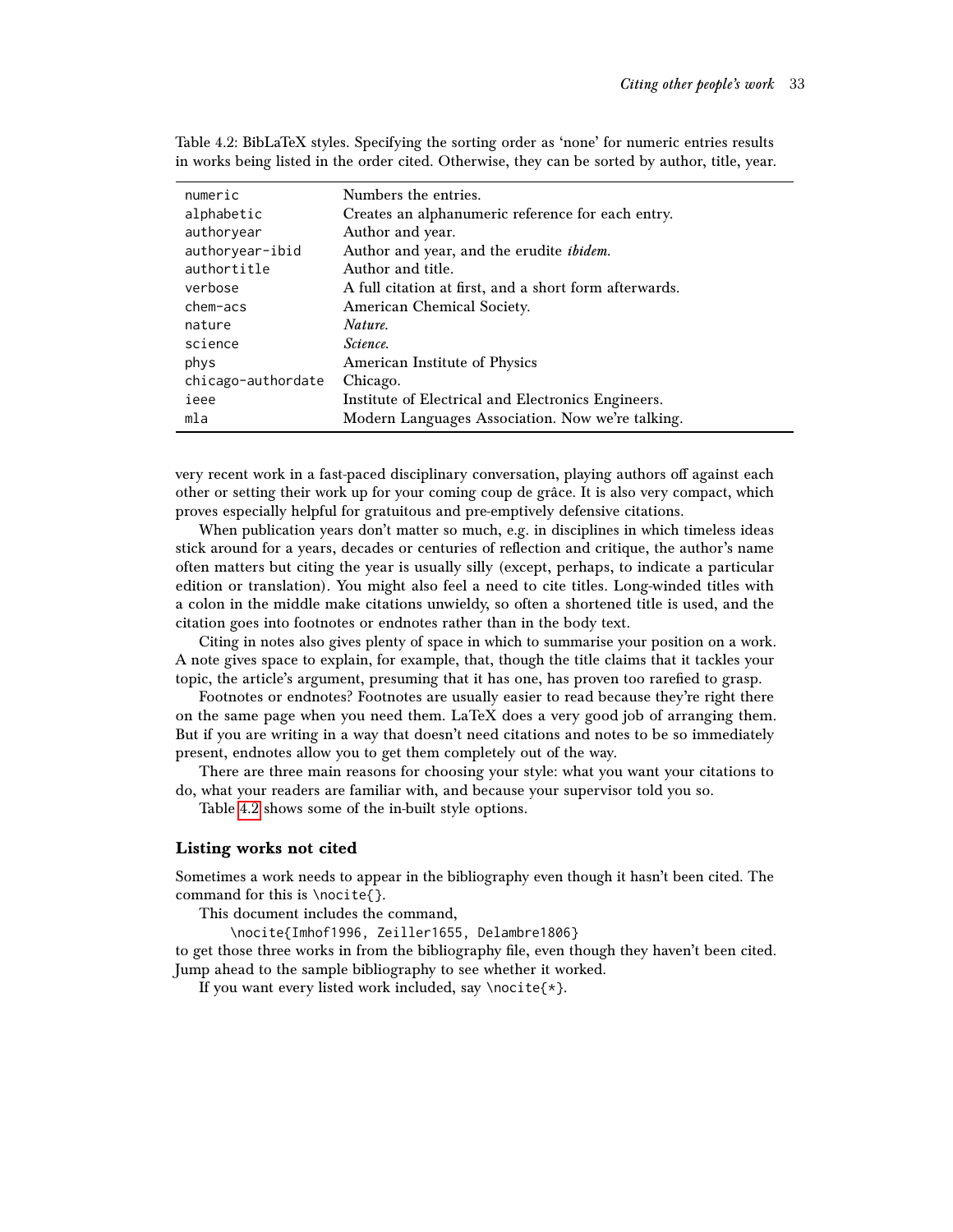#### <span id="page-33-0"></span>3 The .bib file

All of your citations are detailed in a separate *.bib* file. You can get the entries from Google Scholar, Zotero or Refworks. You can also enter them manually by yourself.

Each entry is composed of fields specifying bibliographic metadata — authors, title, short-title, URL, publication date and location, publisher, editor and so on.

There are several kinds of entry: 'article' and 'book' are the most common, but there are more as well, described in detail on-line. Book entries look like this:

@book{Bringhurst1999,

```
author = {Robert Bringhurst},
title = {The elements of typographic style},
shorttitle = {Elements},
edition = {2},
address = {Point Roberts, WA},
publisher = {Hartley \& Marks},
date = {1999}
```
}

You do not have to use the 'correct' entry type. If you find that the 'book' type works best for dissertations, for example, you can use it instead of the 'phdthesis' type.

For tricky cases, there is a 'misc' type.

Various databases and citation management apps provide BibTeX entries, but check them carefully to see that they are correct. Some do not reliably select the correct format. Many databases get authors' names wrong, and capitalise names and titles in odd ways.

#### <span id="page-33-1"></span>4 Compiling

Compiling with a bibliography requires four steps.

- 1. Compile with LaTeX.
- [2](#page-33-2). Run Biber to get the citation entries from the  $.$ bib file.<sup>2</sup>
- 3. Compile with LaTeX again to form the citations.
- 4. Compile with LaTeX a third time to finalise the citation references.

<span id="page-33-2"></span> $2$ Running Biber may require an adjustment to your editor configuration. Some editors are set up to run BibTeX, but BibLaTeX works better with Biber, especially if you are writing in multiple languages. If the compiler complains that it cannot find any citation entries, it is often because you are running BibTeX rather than Biber.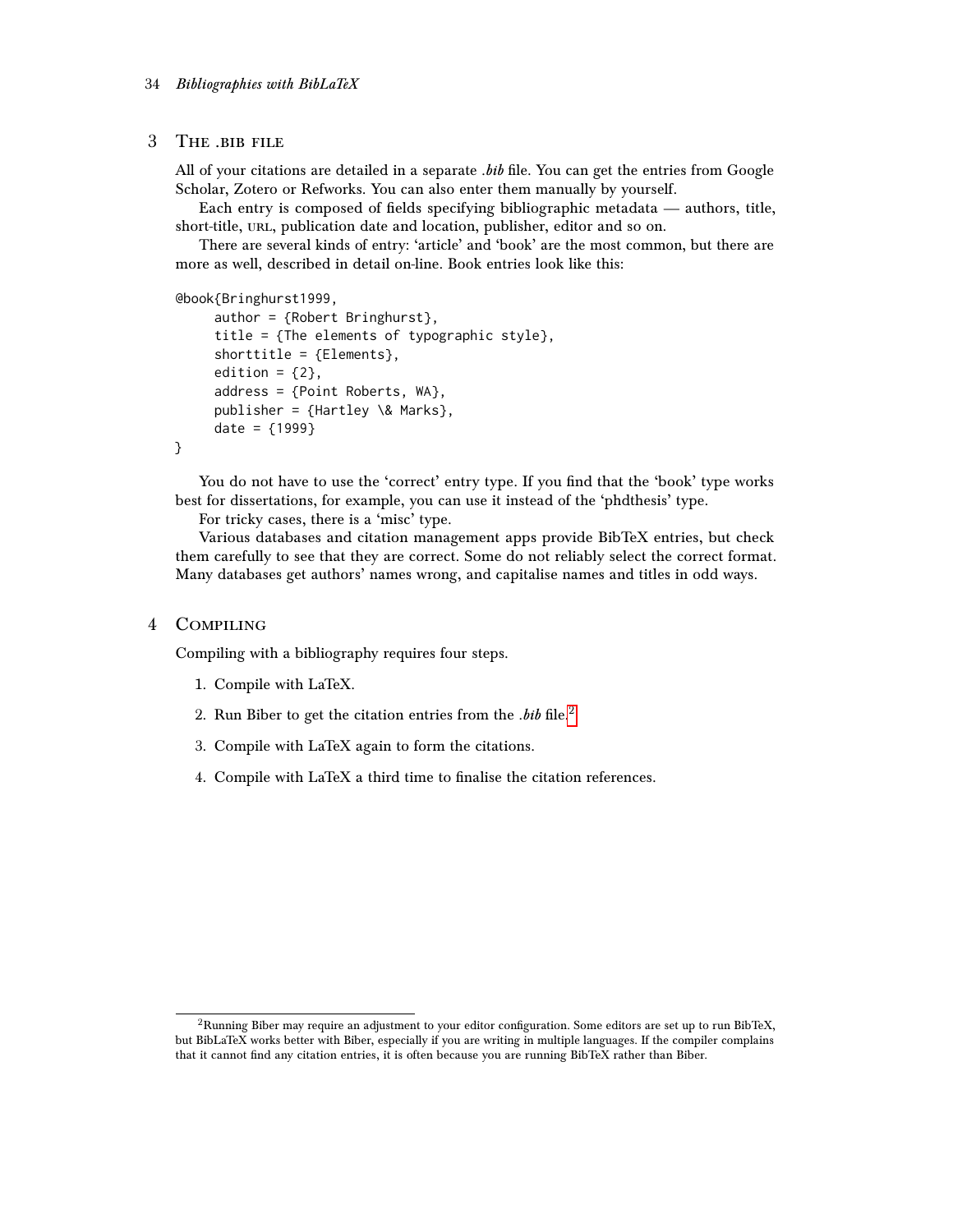$-$  CHAPTER  $V-$ 

# <span id="page-34-0"></span>simple bibliographies

LaTeX also has an in-built citation system that may suffice if you do not cite very much. Many mathematics theses, for example, need only a few tens of citations. Among the benefits: simpler notation, less setup investment, less risk of compilation going wrong.

Downsides: references have to be manually crafted, citation style is not very flexible, changing style can involve re-doing everything from scratch.

To use this system, your document needs an environment like this:

```
\begin{thebibliography}{8}
```
\bibitem{Dieudonne1969} Dieudonné, Jean A. (1969) \emph{Linear algebra and geometry}. Paris: Hermann.

\bibitem{Lang2010} Lang, Serge (2010) \emph{Linear algebra}. New York: Springer.

```
\end{thebibliography}
```
The environment's specification includes a number: what that does is reserve a space the width of the number (here, the '8') for the bibliography's reference numbers. The single-digit '8' will work if you have fewer than ten entries. If you have ten to ninety-nine entries, enter '88' to reserve width for two-digit reference numbers. You don't have to use numbers, incidentally — whatever specifies the width will work. We commonly use '8' because it's the right width.

Notice that the citation key for Dieudonné's book has no accented characters. This is because the citation engine crashes on them.

There is no command to print the bibliography: it prints wherever you put the bibliography environment (usually at the end). It can be entered into a separate file and incorporated using the input command.

Cite like this:

• \cite{Dieudonne1969}.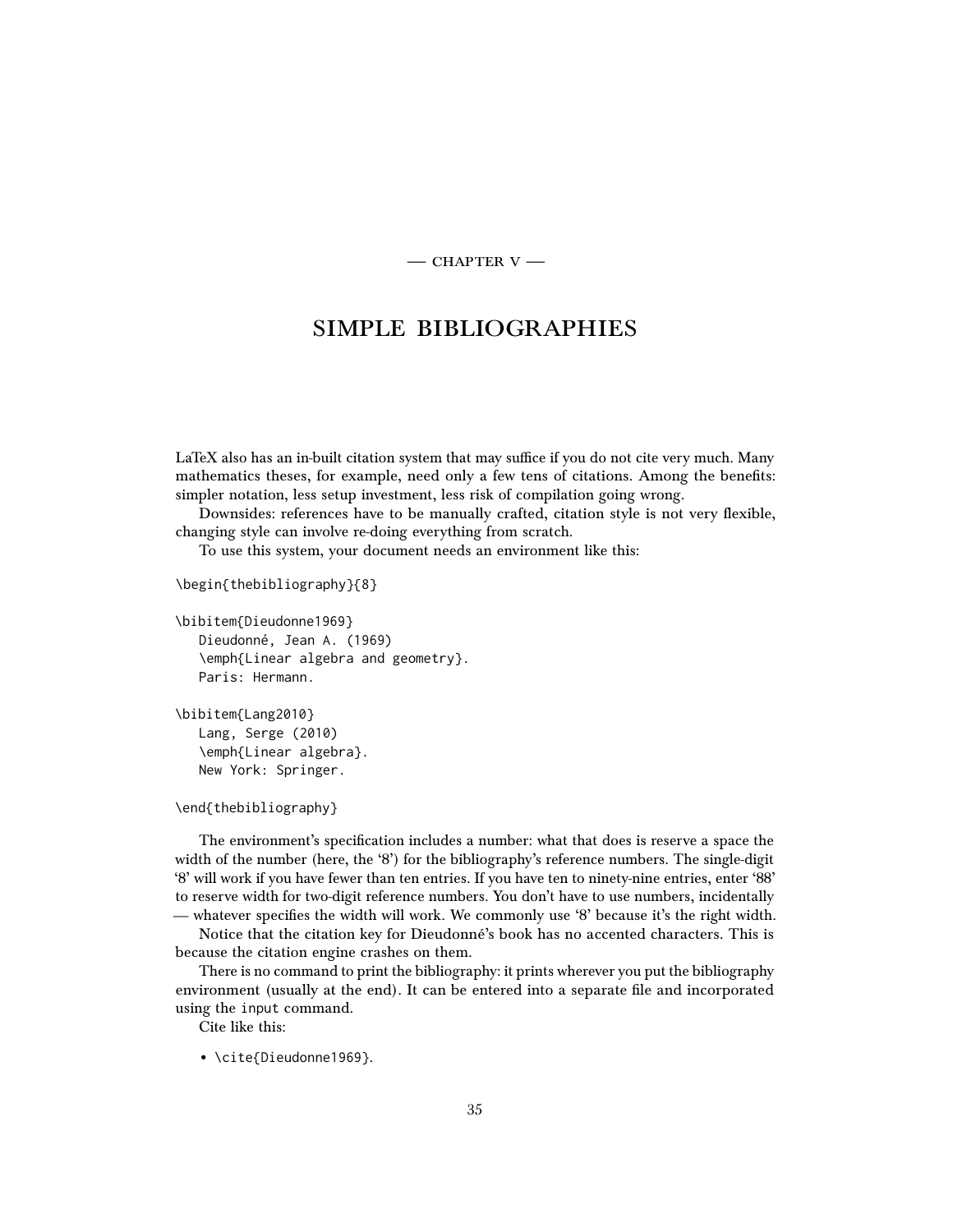- 36 Simple bibliographies
	- \cite[p.~32]{Lang2010}.
	- \cite{Dieudonne1969, Lang2010}.

Set the citation style like this:

- \bibliographystyle{abbrv}
- \bibliographystyle{acm}
- \bibliographystyle{alpha}
- \bibliographystyle{ieeetr}
- \bibliographystyle{plain}
- \bibliographystyle{siam}

For APA and Harvard-style citations, you'll need to add a package like natbib or apacite. Or upgrade to BibLaTeX.